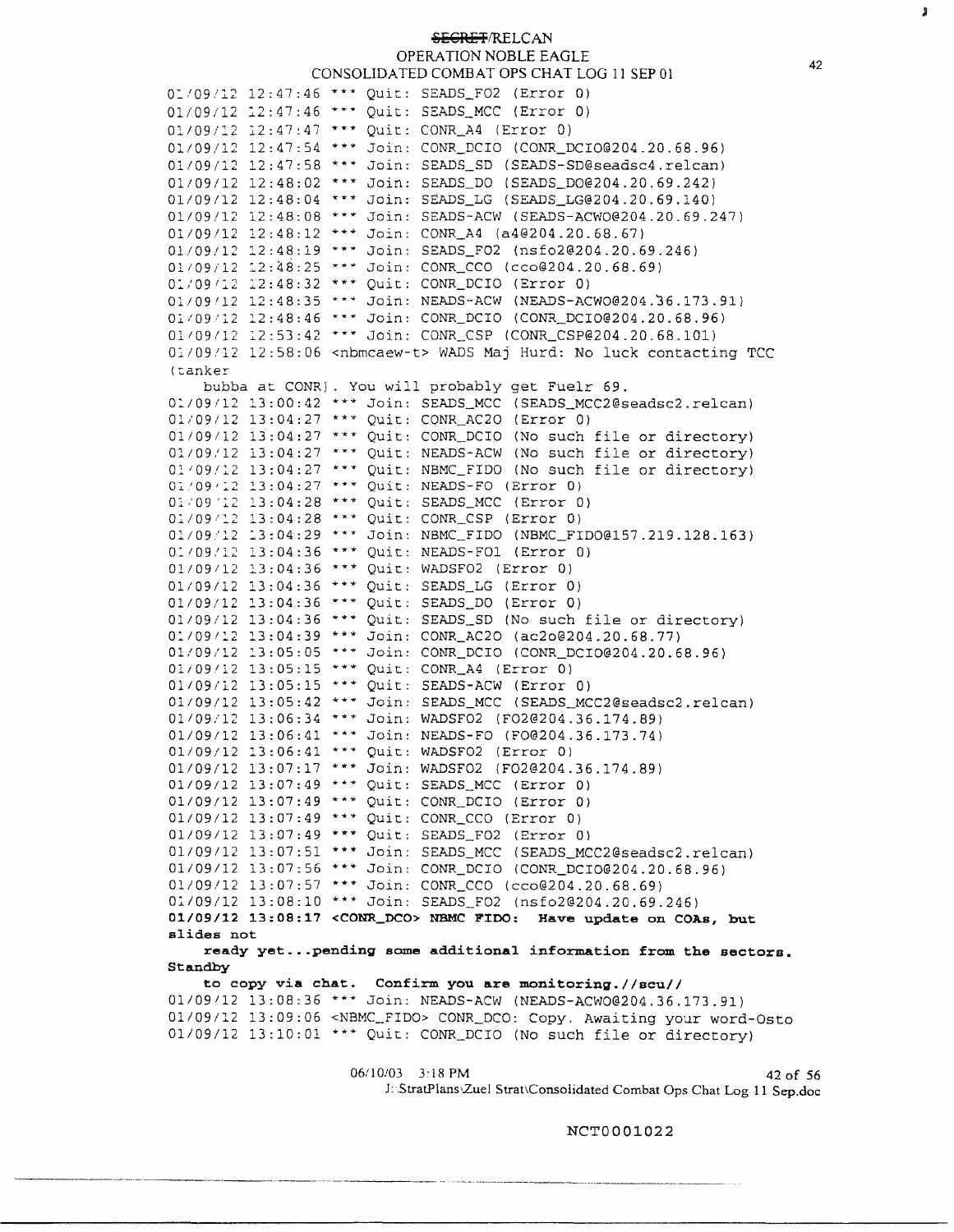## **SEGRET/RELCAN** OPERATION NOBLE EAGLE CONSOLIDATED COMBAT OPS CHAT LOG 11 SEP 01

 $01/09/12$  13:10:01 \*\*\* Quit: SEADS\_MCC (No such file or directory)  $01/09/12$  13:10:24 \*\*\* Join: SEADS\_MCC (SEADS\_MCC2@seadsc2.relcan) 01/09/12 13:10:29 \*\*\* Join: CONR\_DCIO ([CONR\\_DCI0@204.20.68.96](mailto:CONR_DCI0@204.20.68.96)) 01/09/12 13:11:14 \*\*\* Join: SEADS\_DO (SEADS\_DO@204.20.69.242) 01/09/12 13:11:18 \*\*\* Join: SEADS-ACW ([SEADS-ACW0@204.20.69.247](mailto:SEADS-ACW0@204.20.69.247))  $01/09/12$  13:13:13 \*\*\* Quit: WADSF02 (No such file or directory) 01/09/12 13:13:13 \* \* \* Quit: SEADS\_F02 (No such file or directory) 01/09/12 13:13:15 \*\*\* Quit: NEADS-ACW (Error 0) 01/09/12 13:13:15 \*\*\* Quit: SEADS-ACW (Error 0) 01/09/12 13:13:15 \*\*\* Quit: CONR\_DCIO (Error 0)  $01/09/12$  13:13:15 \*\*\* Quit: SEADS\_MCC (No such file or directory) 01/09/12 13:13:15 \*\*\* Quit: SEADS\_DO (No such file or directory) 01/09/12 13:13:37 \*\*\* Join: SEADS\_F02 ([nsfo2@204.20.69.246](mailto:nsfo2@204.20.69.246)) 01/09/12 13:13:55 \*\*\* Join: SEADS-ACW ([SEADS-ACW0@204.20.69.247](mailto:SEADS-ACW0@204.20.69.247)) 01/09112 13:14:00 \*\*\* Join: SEADS\_MCC ([SEADS\\_MCC2@seadsc2.re1can](mailto:SEADS_MCC2@seadsc2.re1can)) 01109112 13:14:06 \*\*\* Join: CONR\_DCIO ([CONR\\_DCIO@204.20.68.96\)](mailto:CONR_DCIO@204.20.68.96) 01/09/12 l3:14:07 \*\*\* Join: SEADS\_DO ([SEADS\\_D0@204.20.69.242](mailto:SEADS_D0@204.20.69.242)) 01/09/12 13:14:19 \*\*\* Join: NEADS-ACW ([NEADS-ACW0@204.36.173.91](mailto:NEADS-ACW0@204.36.173.91)) 01/09'12 13:14:22 \*\*\* Join: WADSF02 ([F02@204.36.174.89](mailto:F02@204.36.174.89)) 01109/12 13:14:31 <NEADS-ACW> CONR AC20, per your request, will use UHF 260.9 for NCA our of J-01 and 355.2 for Chicago from J62 (Chicago intermitten due to distance) as our UHF Link coor freqs ................ PM 01'09/12 13:14:34 \*\*\* Join: SEADS\_SD ([SEADS-SD@seadsc4.re1can](mailto:SEADS-SD@seadsc4.re1can)) Ol '09 '12 13:14:40 \*\*\* Join: SEADS\_LG ([SEADS\\_LG@204.20.69.140](mailto:SEADS_LG@204.20.69.140)) 0:.•09,12 13:15:02 <SEADS\_SD> Scramble Norge 23/24 HST, 1310Z, MSN Cap MIA//wil 01-'09':.2 13:17:02 <CONR\_AC20> NEADS--CONR Copies, please join #CONR\_c2o cha::. rld **01/09/12 13:18:34 <CONR\_DCO> NBMC FIDO: COA 1, maintain current 15 CAPS plus all aircraft generated and** on **status for sectors. Based on current picture 299 fighters, not including West Coast Navy assets; COA 2 Sustain 15 fighter caps plus 2 fighters on RPI at 25 locations throughout CONUS (standby on total number, still determining); COA 3 Stand down CAPS on put 2 on RPI at 25 locations throughout CONUS for a total of 50 fighters not counting spares, take down other fighters off alert. How copy?//scu//**  01/09112 13:20:59 <NBMC\_FIDO> CONR\_DCO: Copy all-Osto 01/09/12 13:21:19 <WADSF02> conr\_dco need ato mission line for VF-207 out of NFW (NAS Ft Worth). They have two F-18 that need to be tasked that did not make the ATO 01/09/12 13:21:43 \*\*\* Quit: CONR\_CCO (Connection reset by peer) **01/09/12 13:22:05 <WADSF02> There are 2 F-16's tasked from NP'W with the 301st. We also have the F-18 to use out of NFW Thanks Nemo**  01/09/12 13:26:11 **<CONR\_DCO> NEADS/WADS:** I **now have some** time to **work ATO** 

> 06/10/03 3:18 PM 43 of 56 J:\StratPlans·Zuel Strat\Consolidated Combat Ops Chat Log 11 Sep.doc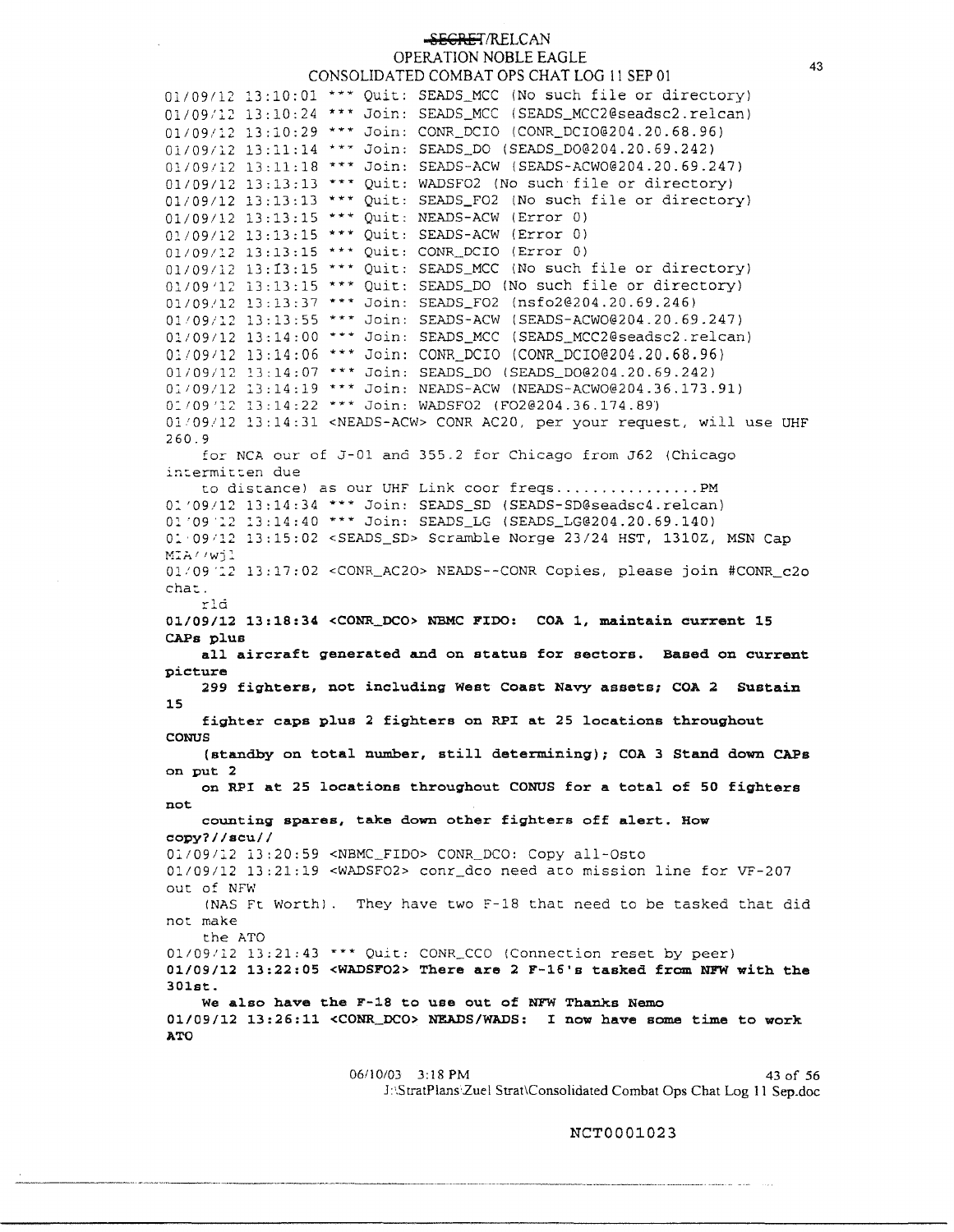#### <del>SECRET</del>/RELCAN

OPERATION NOBLE EAGLE

CONSOLIDATED COMBAT OPS CHAT LOG 11 SEP OI

mission line for VF-207 and VFMA 321. Standby for info. If you **have** 

**requests, pass them please.//scu//**  01/09/12 13:27:14 \*\*\* Quit: BSXO (Error 0) 01/09/12 13:27:14 \*\*\* Quit: nbmcaew-t (Error 0) 01/09/12 13:27:14 \*\*\* Quit: NEADS-ACW (Operation now in progress) 01/09/12 13:27:14 \*\*\* Quit: SEADS\_DO (Error 0) 01/09/12 13:27:14 \*\*\* Quit: CONR\_DCIO (No such file or directory) 01/09112 13:27:15 \*\*\* Join: BSXO ([BSXO@l57.219.129.32](mailto:BSXO@l57.219.129.32)) 01/09/12 13:27:17 \*\*\* Join: nbmcaew-t (nbmcaew-t@157.219.128.166) 01/09/1.2 13:27:20 **\*H** Joir:: SEADS\_DO ([SEADS\\_D0@204.20.69.242](mailto:SEADS_D0@204.20.69.242)) 01/09/12 13:27:21 \*\*\* Quit: SEADS\_DO (EOF From client) 01/09/12 13:27:24 \*\*\* Join: CONR\_DCIO ([CONR\\_DCI0@204.20.68.96](mailto:CONR_DCI0@204.20.68.96)) 01/09112 13:27:38 \*\*\* Join: SEADS\_DO ([SEADS\\_D0@204.20.69.242](mailto:SEADS_D0@204.20.69.242)) 01/09/12 13:27:53 \*\*\* Join: CONR\_A4 ([a4@204.20.68.67](mailto:a4@204.20.68.67)) 01/09/12 13:29:49 \*\*\* Quit: nbmcaew-t (No such file or directory) 01/09/12 13:29:49 \*\*\* Quit: BSXO (No such file or directory) 01/09/12 13:29:49 \*\*\* Quit: CONR\_DCIO (Error 0) 01/09/12 13:29:49 \*\*\* Join: BSXO (BSXO@157.219.129.32) 0:109/12 13:29:51 \*\*\* Joir.: nbmcaew-t ([nbmcaew-t@l57.219.128.166](mailto:nbmcaew-t@l57.219.128.166)) 01/09/12 13:30:48 \*\*\* Quit: SEADS\_DO (Error 0) 01/09/12 13:30:48 \*\*\* Quit: SEADS\_MCC (Error 0) 01/09/12 13:30:48 \*\*\* Quit: SEADS-ACW (No such file or directory)  $01/09/12$  13:30:48 \*\*\* Quit: SEADS\_LG (No such file or directory) Ol/09112 13:30:48 \*\*\* Quit: SEADS\_SD (No such file or directory) 01/09/12 13:31:09 \*\*\* Join: CONR\_DCIO ([CONR\\_DCI0@204.20.68.96](mailto:CONR_DCI0@204.20.68.96)) 01/09112 13:31:27 \*\*\* Join: SEADS\_MCC ([SEADS\\_MCC2@seadsc2.re1can\)](mailto:SEADS_MCC2@seadsc2.re1can) 01/09/12 13:31:30 \*\*\* Join: SEADS\_DO (SEADS\_DO@204.20.69.242) 01/09/12 13:31:36 \*\*\* Join: SEADS-ACW ([SEADS-ACW0@204.20.69.247\)](mailto:SEADS-ACW0@204.20.69.247) 01/09/12 13:31:39 \*\*\* Join: SEADS\_LG ([SEADS\\_LG@204.20.69.140](mailto:SEADS_LG@204.20.69.140)) 01/09/12 13:31:42 \*\*\* Join: SEADS\_SD (SEADS-SD@seadsc4.relcan) 01/09/12 13:34:18 <NBMC\_FIDO> CONR\_DCO: Confirm on COA 2, 15 CAPS plus RD fighters, the remaining assets stand down?-Osto 01/09/12 13:37:11 <CONR\_A4> TANKER OPS: Capt O'Connell is on line, signed in as CONR\_A4 01/09/12 13:37:37 <CONR\_DCO> NBMC\_FIDO: Affirm, maintain the 15 caps and 2 RP: plus spares as required to sustain CAPs and RPI as required.//scu// 01/09112 13:38:42 Quit: SEADS\_SD (No such file *or* directory) 01/09/12 13:38:42 \*\*\* Quit: SEADS\_LG (No such file or directory) 01/09/12 13:38:42 \*\*\* Quit: SEADS-ACW (No such file or directory) 01/09/12 13:38:42 \*\*\* Quit: SEADS\_DO (No such file or directory) 01/09/12 13:38:42 \*\*\* Quit: SEADS\_MCC (No such file or directory) 01109/12 13:38:42 \*\*\* Quit: CONR\_DCIO (No such file or directory) 01/09/12 13:38:45 \*\*\* Join: SEADS\_SD (SEADS-SD@seadsc4.relcan) 01/09/12 13:38:50 \*\*\* Join: SEADS\_LG ([SEADS\\_LG@204.20.69.140](mailto:SEADS_LG@204.20.69.140)) 01/09/12 13:38:56 \*\*\* Join: SEADS\_MCC ([SEADS\\_MCC2@seadsc2.re1can](mailto:SEADS_MCC2@seadsc2.re1can)) 01/09/12 13:38:59 \*\*\* Join: SEADS-ACW ([SEADS-ACW0@204.20.69.247](mailto:SEADS-ACW0@204.20.69.247)) 01/09/12 13:39:02 \*\*\* Join: SEADS\_DO (SEADS\_DO@204.20.69.242) 01109/12 13:39:07 \*\*\* Join: CONR\_DCIO ([CONR\\_DCI0@204.20.68.96](mailto:CONR_DCI0@204.20.68.96)) 01/09/12 13:41:18 \*\*\* Quit: CONR\_A4 (CONR A4 Leaving)  $01/09/12$  13:41:19 <nbmcaew-t> CONR-A4: Did you copy that Fuelr 73 is already a/b talking to Denver E-3? WADS is sending him back (to McDill?). Will need a

> 0610'03 3:18PM 44of56 J: StratPlans Zuel Strat',Consolidated Combat Ops Chat Log 11 Sep.doc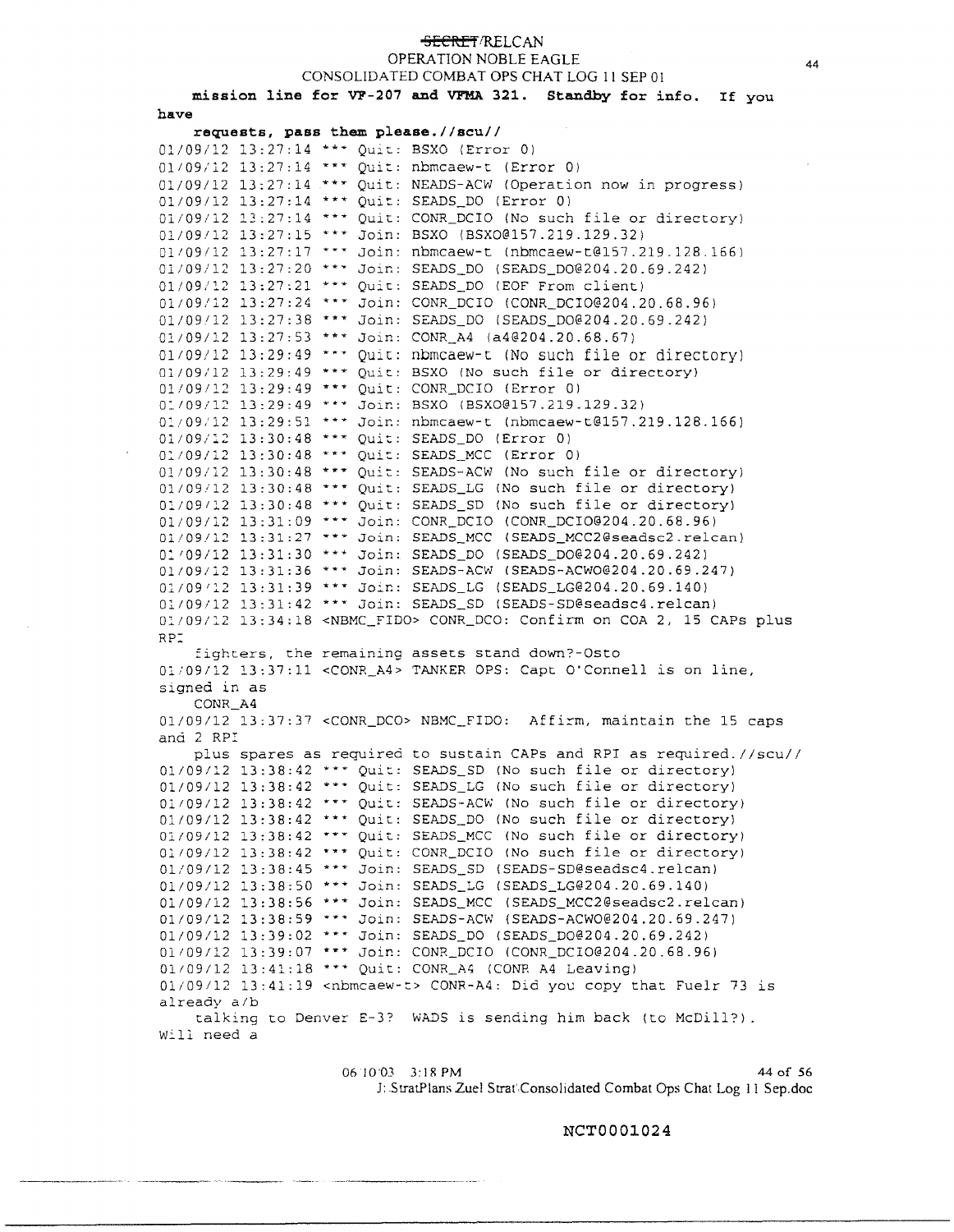#### SECRET/RELCAN OPERATION NOBLE EAGLE

## CONSOLIDATED COMBAT OPS CHAT LOG 11 SEP 01

replacement for Miami orbit at 19002. sej Ol/091l2 13:42:16 \*\*\* Join: CONRAEW-T ([CONRAEW-T@204.20.68.67](mailto:CONRAEW-T@204.20.68.67)) 01/09/12 **13:44:48 <CONR\_DCO> ALCON: CONRAEW-T is our tanker augmentee with info on who is manning which orbits and when. Updates previously sent for 13DDZ orbits plus previous discussion.//scu//**  01/09/12 13:45:52 \*\*\* Disconnected from cmasapl.relcan 01109/12 13:51:56 \*\*\* Now talking in #conr\_co 01/09/12 13:51:59 \*\*\* Join: NEADS-ACW ([NEADS-ACW0@204.36.173.91](mailto:NEADS-ACW0@204.36.173.91)) 01/09/12 13:52:41 <CONR\_DCO> WADS: I keep getting kicked off our primary chat<br>channel. Please come up on backup WADS server as secondary channe:.. , *1* scu/ *<sup>I</sup>* 01/09'12 13:53:21 \*\*\* Join: CONRAEW-T ([CONRAEW-T@204.20.68.67](mailto:CONRAEW-T@204.20.68.67)) 01/09/12 13:54:11 <NBMC\_FIDO> CONR\_DCO: Which COA is your COA of choice? 01/09/::.2 13:54:53 <CONR\_DCO> COA 2//scu//  $0:109.12$  13:56:42 \*\*\* Ouit: CONRAEW-T (Connection reset by peer) O:.i09/l2 13:56:42 \* \* \* Quit: CONR\_DCIO (Connection reset by peer) 01/09/12 13:56:42 \*\*\* Quit: SEADS-ACW (Connection reset by peer) 01/09/12 13:56:48 \*\*\* Quit: CONR\_C20 (Connection reset by peer) 01/09/12 13:56:48 \*\*\* Quit: CONR\_CCO (Connection reset by peer) 01/09/12 13:56:52 \*\*\* Quit: NEADS-ACW (Connection reset by peer) [o:.•09.l2](https://o:.�09.l2) 13:56:53 \*\*\* Disconnected from cmasapl.relcan 01/09 12 13:58:10 \*\*\* Now talking in #conr\_co 01/09/12 13:58:33 \*\*\* Join: CONR\_AC20 ([ac2o@204.20.68.77](mailto:ac2o@204.20.68.77)) 01/09/12 13:59:12 \*\*\* Join: CONR\_CCO ([cco@204.20.68.69](mailto:cco@204.20.68.69)) 01/09/12 13:59:33 \*\*\* Join: CONRAEW-T ([CONRAEW-T@204.20.68.67](mailto:CONRAEW-T@204.20.68.67)) Ol109.'l2 14:00:10 \*\*\* Join: NEADS-FO {[F0@204.36.173.74](mailto:F0@204.36.173.74)) 01/09/12 14:00:23 \*\*\* Join: NEADS-ACW ([NEADS-ACW0@204.36.173.91](mailto:NEADS-ACW0@204.36.173.91)) 01/09/12 14:03:21 \*\*\* Join: CONR\_DCIO ([CONR\\_DCI0@204.20.68.96](mailto:CONR_DCI0@204.20.68.96)) 0: *1* 09 .12 14:05:48 \*\*\* Join: SEADS\_F02 ([nsfo2@204.20.69.246](mailto:nsfo2@204.20.69.246)) 0: 1 09 **'l 2** 14:05:55 \*\*\* Join: CONR\_A6 ([a6@204.20.68.78](mailto:a6@204.20.68.78)) o: **'09** *I* 2.2 14:06:15 <CONR\_DCO> NBMC: Osto slide update e-mailed to you. Confirm receipt.//scu// 01109/12 14:07:06 \*\*\* Join: SEADS\_LG ([SEADS\\_LG@204.20.69.140](mailto:SEADS_LG@204.20.69.140)) 01/09/12 14:08:24 <CONR\_C20> Canada flight ops to resume -- NO flights into US - DAS 01/09/12 14:09:05 <NBMC FIDO> Conr\_DCO: osto left so we don't have access to that e-mail acct. we'll give you one to send it to momentarily. ::.hx.rp **01/09/12 14:10:29 <NBMC\_FIOO> Conr\_DCO: plz mail slide update to following address; [armstrongs@spacecom.smil.mil](mailto:armstrongs@spacecom.smil.mil) thx.rp**  01/09/12 14:11:14 \*\*\* Join: SEADS\_DO ([SEADS\\_D0@204.20.69.242](mailto:SEADS_D0@204.20.69.242)) 01109/12 14:13:48 \*\*\* Join: SEADS\_SD ([SEADS-SD@seadsc4.re1can](mailto:SEADS-SD@seadsc4.re1can)) 0:.109112 14:16:07 <CONR\_DCO> Copy FIDO//scu 01/09/12 14:17:18 \*\*\* Quit: SEADS\_SD (Operation now in progress) 01109112 14:17:18 \*\*\* Quit: SEADS\_DO (No such file or directory) 01/09112 14:17:18 \*\*\* Quit: SEADS\_F02 (Error 0) Ol/09112 14:17:18 \*\*\* Quit: CONR DCIO (No such file or directory) 01/09/12 14:17:18 \*\*\* Quit: NEADS-ACW (Error 0) 01/09/12 14:17:42 \*\*\* Join: CONR\_DCIO ([CONR\\_DCI0@204.20.68.96](mailto:CONR_DCI0@204.20.68.96))

> 06/10/03 3:18 PM 45 of 56 J:\StratPlans\Zuel Strat\Consolidated Combat Ops Chat Log 11 Sep.doc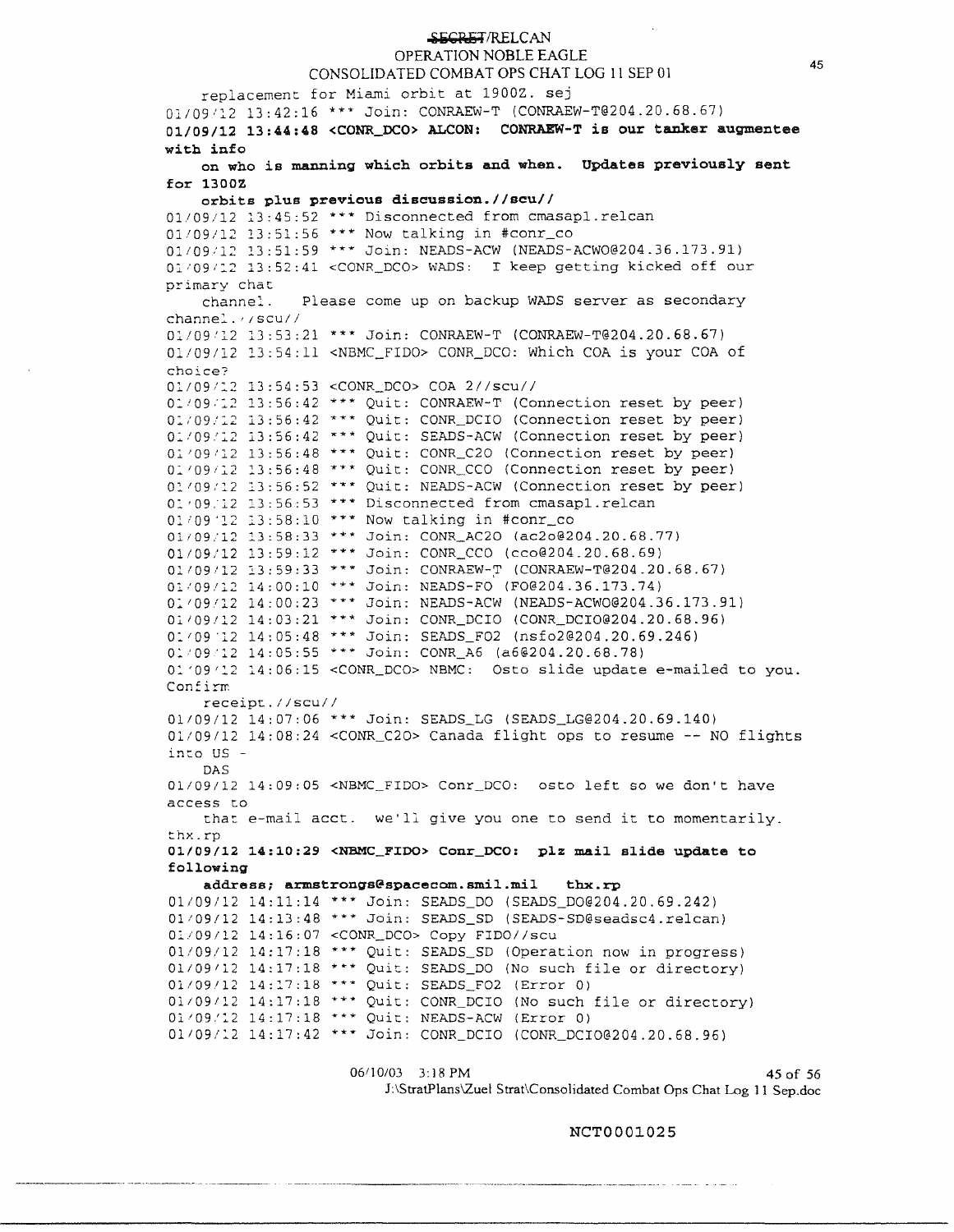OPERATION NOBLE EAGLE CONSOLIDATED COMBAT OPS CHAT LOG 11 SEP OI 01/09/12 14:17:44 Join: SEADS\_DO ([SEADS\\_D0@204.20.69.242](mailto:SEADS_D0@204.20.69.242)) 01/09/12 14:17:47 \*\*\* Join: SEADS\_FO2 ([nsfo2@204.20.69.246](mailto:nsfo2@204.20.69.246)) 01/09/12 14:18:10 \*\*\* Ouit: WADSF02 (Error 0) 01/09/12 14:18:12 \*\*\* Join: SEADS\_SD (SEADS-SD@seadsc4.relcan) 01/09/12 14:18:15 \*\*\* Quit: BSXO (Error 0) 01/09/12 14:18:25 <CONRAEW-T> Lt Col Marty "Woj" Wojtysiak on duty as CONR tanker, DIRMOB4, to work any tanker issues. Primary telephone nwnber is DSN 523-5783. *i/WOji!*   $01/09/12$  14:18:29 \*\*\* Join: WADSF02 (F020204.36.174.89) 01109'12 14:18:34 ••• Quit: WADSF02 (Error 0)  $0:09/12$  14:18:34 \*\*\* Quit: CONR\_DCIO (No such file or directory) 0:,091:2 14:18:34 \*\*\* Quit: SEADS\_DO (No such file or directory) 01/09/12 14:18:34 \*\*\* Quit: CONR\_A6 (No such file or directory) 01/09/12 14:18:38 \*\*\* Join: BSXO (BSXO@157.219.129.32) 01/09/12 14:18:54 \*\*\* Join: WADSF02 ([F02@204.36.174.89](mailto:F02@204.36.174.89)) 01/09/12 14:19:17 \*\*\* Join: CONR\_DCIO ([CONR\\_DCI0@204.20.68.96](mailto:CONR_DCI0@204.20.68.96))  $0:109/12$  14:19:23 \*\*\* Join: CONR\_A6 ([a6@204.20.68.78](mailto:a6@204.20.68.78)) 01:09112 14:19:46 \*\*\* Quit: CONR\_CCO (Leaving) 01'09'12 14:20:03 \*\*\* Join: CONR\_CCO ([cco@204.20.68.69](mailto:cco@204.20.68.69)) 01'09/12 14:21:41 <CONR\_DCO> NBMC FIDO: Slide update on its way. 'scu'? o: ·09 12 14:22:28 ••• Quic: nbmcaew-t (Error 01 01'09'12 14:22:31 ••· Join: nbmcaew-t [lnbmcaew-t@157.219.128.166](mailto:lnbmcaew-t@157.219.128.166)) **01/09/12 14:22:57 <NEADS-FO> CONR DCO: Per ATO, Tanker units are tasked RPl ..TACC is telling the units to disregard the NORAD ATO ...words? wsc:**  o:•09112 14:23:11 \*\*\* Quit: CONR\_CCO (Error 0) 01/09/12 14:23:11 \*\*\* Ouit: CONR\_DCIO (Error 0) 01/09/12 14:23:11 \*\*\* Ouit: WADSF02 (Error 0) 01/09/12 14:23:11 \*\*\* Ouit: SEADS-ACW (Error 0) 01/09/12 14:23:11 \*\*\* Ouit: SEADS\_MCC (Error 0) 01/09/12 14:23:11 \*\*\* Quit: SEADS SD (Error 0) 01/09/12 14:23:11 \*\*\* Quit: SEADS\_FO2 (Error 0) 01/09 12 14:23:14 \*\*\* Join: CONR\_SADO ([sado@204.20.68.79](mailto:sado@204.20.68.79)) 01/09/12 14:23:30 \*\*\* Join: CONR\_CCO ([cco@204.20.68.69](mailto:cco@204.20.68.69)) 01/09/12 14:23:36 \*\*\* Join: CONR\_DCIO ([CONR\\_DCI0@204.20.68.96](mailto:CONR_DCI0@204.20.68.96))  $0:109/12$  14:23:39 \*\*\* Join: SEADS-ACW ([SEADS-ACW0@204.20.69.247](mailto:SEADS-ACW0@204.20.69.247)) 01/09/12 14:23:48 \*\*\* Join: SEADS\_MCC (SEADS\_MCC2@seadsc2.relcan)  $01/09/12$   $14:23:58$  \*\*\* Join: SEADS\_SD (SEADS-SD@seadsc4.relcan)  $01/09/12$  14:24:07 \*\*\* Join: SEADS\_FO2 ([nsfo2@204.20.69.246](mailto:nsfo2@204.20.69.246))  $01/09/12$   $14:24:10$  \*\*\* Join: WADSF02 ([F02@204.36.174.89](mailto:F02@204.36.174.89)) 01/09/12 14:25:34 \*\*\* Quit: WADSF02 (Error 0) 01/09/12 14:25:34 \*\*\* Quit: SEADS\_FO2 (No such file or directory)

01109/12 14:25:34 \*•• Quit: SEADS\_SD (No such file or directory)  $01/09/12$  14:25:34 \*\*\* Quit: SEADS\_MCC (No such file or directory) 01/09/12 14:25:38 \*\*\* Join: SEADS\_SD ([SEADS-SD@seadsc4.re1can](mailto:SEADS-SD@seadsc4.re1can)) 01109/12 14:25:48 ••• Join: SEADS\_MCC ([SEADS\\_MCC2@seadsc2.re1can](mailto:SEADS_MCC2@seadsc2.re1can)) 01/09/12 14:25:49 <CONR\_DCO> Standby for CONRAEW-T to address ATO changes.//scu// 01/09/12 14:25:53 \*\*\* Join: SEADS\_F02 ([nsfo2@204.20.69.246](mailto:nsfo2@204.20.69.246)) 01/09/12 14:25:56 \*\*\* Quit: SEADS\_FO2 (Connection reset by peer) .... 01/09/12 14:25:56 \*\*\* Join: SEADS\_DO ([SEADS\\_D0@204.20.69.242](mailto:SEADS_D0@204.20.69.242))  $01/09/12$   $14:26:00$  \*\*\* Join: WADSF02 (F020204.36.174.89) 01/09/12 14:26:06 \*\*\* Quit: SEADS\_LG (Error 0) 01/09/12 14:26:06 \*\*\* Quit: SEADS\_SD (Error 0)

06 10 03 3:18 PM 46 of 56 J: .StratPlans Zuel Strat Consolidated Combat Ops Chat Log 11 Sep.doc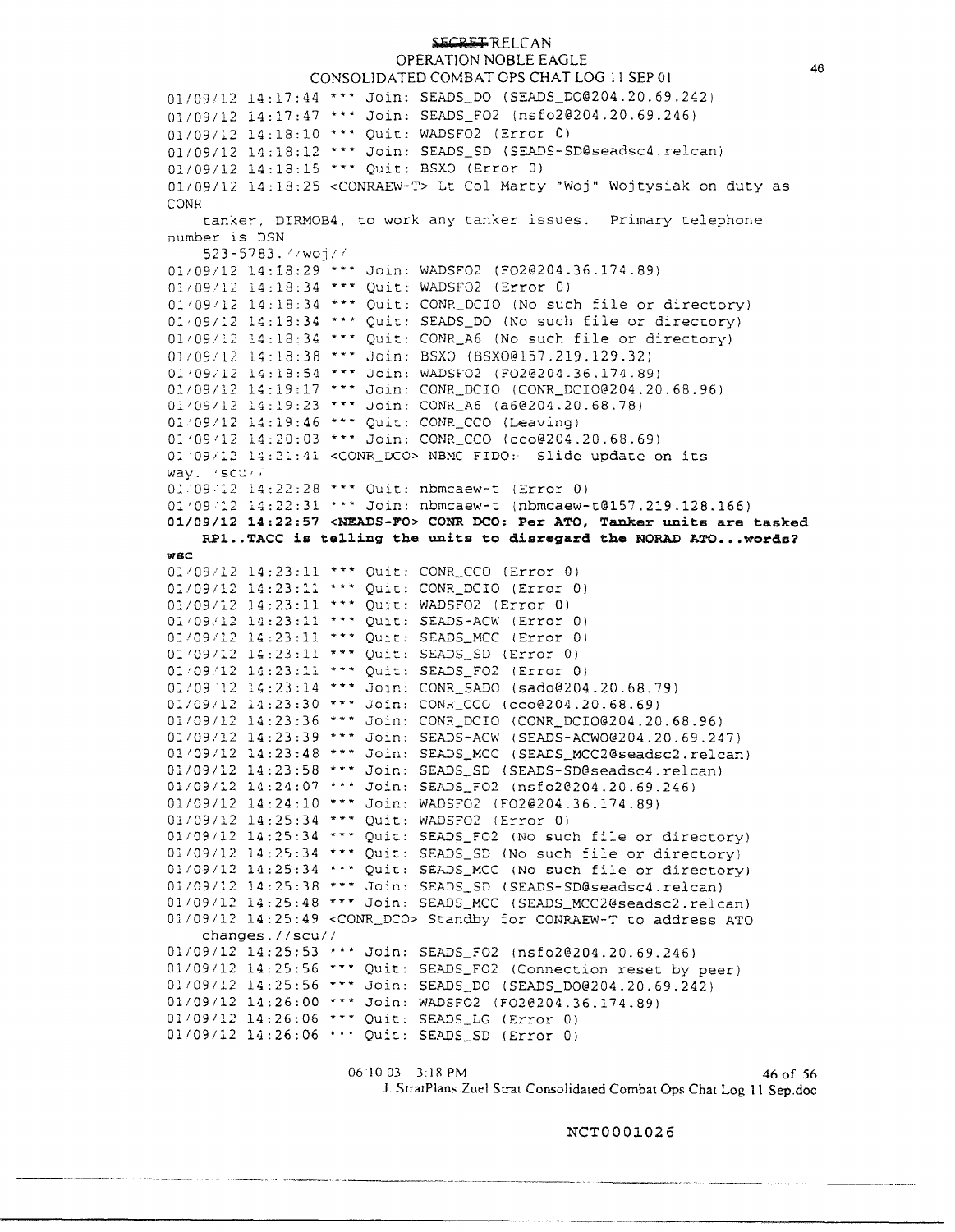## **SECRET/RELCAN** OPERATION NOBLE EAGLE CONSOLIDATED COMBAT OPS CHAT LOG 11 SEP OI

01/09/12 14:26:06 \*\*\* Quit: SEADS\_DO (Error 0) 01/09/12 14:26:06 \*\*\* Quit: SEADS\_MCC (Error 0)  $01/09/12$  14:26:11 \*\*\* Join: SEADS\_FO2 ([nsfo2@204.20.69.246](mailto:nsfo2@204.20.69.246)) 01/09/12 14:26:14 \*\*\* Join: SEADS\_SD (SEADS-SD@seadsc4.relcan) 01/09/12 14:26:20 \*\*\* Join: SEADS\_MCC (SEADS\_MCC2@seadsc2.relcan)  $01/09/12$   $14:26:25$  \*\*\* Ouit: SEADS FO2 (Leaving) 01/09/12 14:26:42 \*\*\* Join: SEADS\_FO2 ([nsfo2@204.20.69.246](mailto:nsfo2@204.20.69.246)) 01/09/12 14:26:44 \*\*\* Join: SEADS DO (SEADS DO@204.20.69.242) 01/09/12 14:26:51 \*\*\* Ouit: CONR\_DCIO (Error 0)  $01/09/12$   $14:26:51$  \*\*\* Quit: CONR\_CCO (Error 0) 01/09/12 14:26:51 \*\*\* Ouit: CONR\_SADO (Error 0) 01/09/12 14:27:14 \*\*\* Join: CONR\_CCO ([cco@204.20.68.69](mailto:cco@204.20.68.69)) 01/09/12 14:27:15 \*\*\* Join: CONR\_DCIO ([CONR\\_DCI0@204.20.68.96](mailto:CONR_DCI0@204.20.68.96)) 01/09/12 14:27:21 \*\*\* Join: CONR\_SADO ([sado@204.20.68.79](mailto:sado@204.20.68.79)) 01/09/12 14:30:46 \*\*\* Quit: SEADS\_SD (Error 0) 01/09/12 14:30:46 \*\*\* Ouit: SEADS-ACW (No such file or directory) 01/09/12 14:31:29 \*\*\* Join: SEADS\_SD ([SEADS-SD@seadsc4.re1can](mailto:SEADS-SD@seadsc4.re1can)) Ol/09112 14:31:48 \*\*\* Quit: SEADS\_MCC (Error 0) 01109·l2 14:31:48 \*\*\* Quit: SEADS\_F02 {No such file or directory) Ol/09.112 14:31:48 \*\*\* Quit: WADSF02 (Error 0) 01/09/12 14:31:56 \*\*\* Join: SEADS\_LG ([SEADS\\_LG@204.20.69.140](mailto:SEADS_LG@204.20.69.140)) 01/09112 14:32:11 \*\*\* Join: WADSF02 ([F02@204.36.174.89](mailto:F02@204.36.174.89)) 0:.109/l:2 14:32:16 <CONRAEW-T> Lt Col Marty "Woj" Wojtysiak on duty as CONP. tanker, DIRMOB4, to work any tanker issues. Primary telephone number is DSN 523-5783.//woj// 01/09/12 14:32:18 \*\*\* Join: SEADS FO2 ([nsfo2@204.20.69.246](mailto:nsfo2@204.20.69.246)) 0:109/l.2 14:32:23 \*\*\* Join: SEADS\_MCC ([SEADS\\_MCC2@seadsc2.re1can](mailto:SEADS_MCC2@seadsc2.re1can)) 0:109/:2 14:33:29 <CONR\_DCO> Woj learning the system... standby for update on tanker Ops ... ATO response status for tankers not correct.//scu// 01/09 12 14:35:02 <CONRAEW-T> Tanker units are currently 30% alpha **a:e:r:**  (immediate launch). TACC is tasking the units as per the ATO. Tanker conops does not disregard the ATO. We are working to have the correct taskings in the ATO. 01/09/12 14:37:14 <NEADS-FO> Understand TACC is tasking by ATO... wsc 01/09/12 14:37:32 \*\*\* Join: SEADS-ACW ([SEADS-ACW0@204.20.69.247](mailto:SEADS-ACW0@204.20.69.247)) 01/09/12 14:43:28 <CONR\_DCO> Sectors: Do not call tanker units directly, call Marty primary at 523-5783 or via this #conr co chat, TACC secondary a: 779-4036. Confirm receipt by sectors.//scu// 01/09/12 14:44:32 <CONR\_DCO> Tanker chat C/S is CONRAEW-T, Lt Col Marty "Wo:· Wojtysiak, DIRMOB4.//scu// O:. '09':2 :.4:47:35 <CONR DCO> SECTOR FOs: Please confirm receipt of tanker coord info above!//scu// o: 09 :2 :4:48:05 <NEADS-FO> NEADS copies - Need a better Tanker flow plan soft copy if you have it ....wsc 01/09/12 14:50:03 < CONR\_DCO> Woj working it as we speak//scu//

> 06/10/03 3:18 PM 47 of 56 J:'StratPlans Zuel Strat\Consolidated Combat Ops Chat Log 11 Sep.doc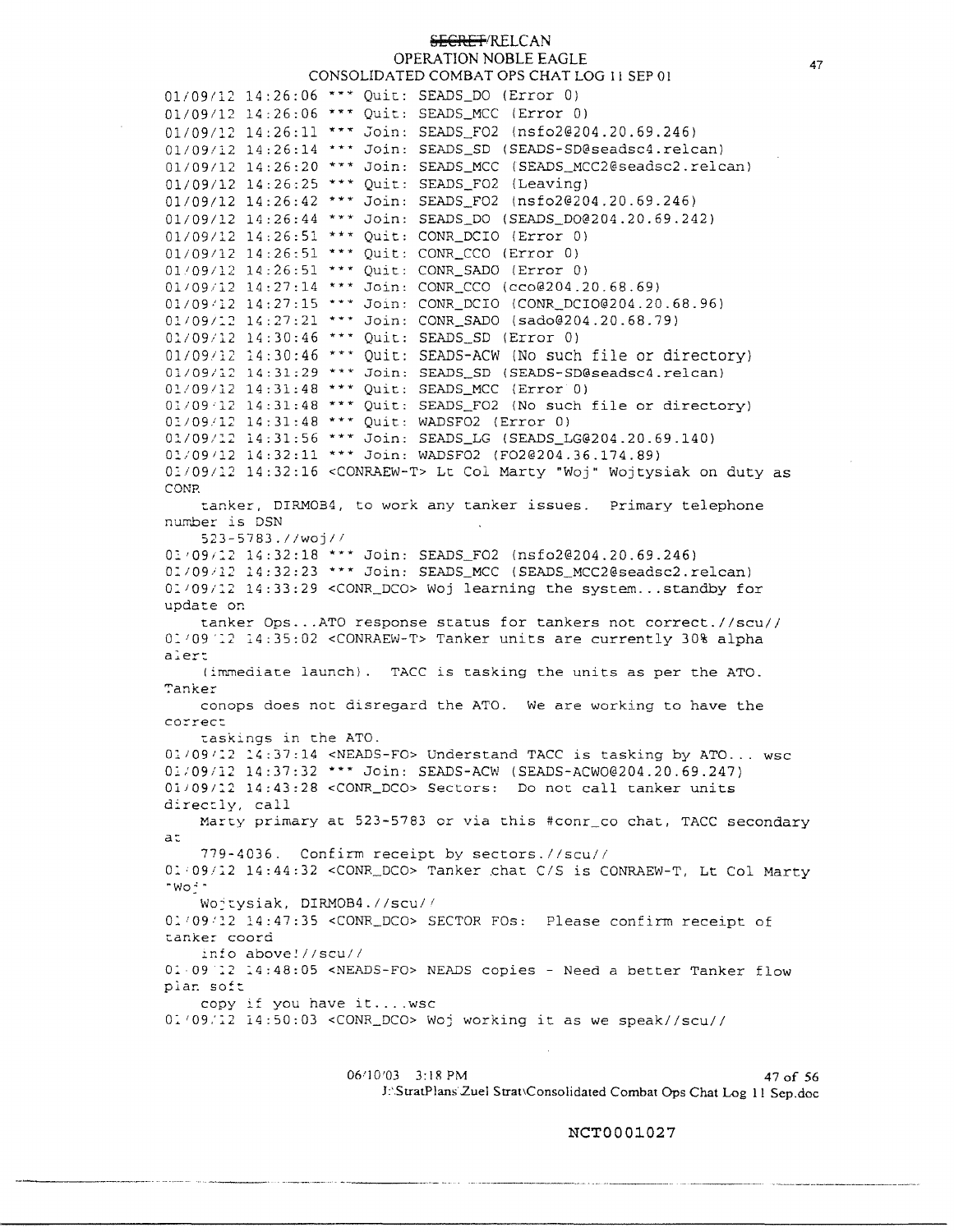## <del>SECRET</del>/RELCAN

## OPERATION NOBLE EAGLE

CONSOLIDATED COMBAT OPS CHAT LOG 11 SEP 01 01/09/12 14:50:14 <NBMC\_FIDO> conr\_dco: have not received the slide update via the spirnet e-mail: plz confirm you sent it to<br>armstrongs@spacecom.smil.mil thx. rp  $armstrong6 spacecom.smil.mil.$ 01.109/12 14:54:33 <CONR\_DCO> NBMC\_FIDO: First e-mail sent had typo in address, asked for it to be resent 10-15 minutes ago, let me check on status.//scu// 01/09112 14:58:30 \*\*\* Join: WADSBC ([bc@204.36.174.86](mailto:bc@204.36.174.86)) 01/09/12 14:59:02 <CONR DCO> NBMC: They made a mistake in e-mail address again. Guess she couldn't read my script. She forgot to add your first name initial//scu// 01/09/12 14:59:13 < CONR\_DCO> NBMC FIDO for last msg.//scu// 0l/09/12 15:00:32 <NBMC\_FIDO> CONR\_DCO: Copt> understand you are re-re-resending the slide. thx. rp 0:/09/12 15:01:22 <NEADS-FO> CONR DCO: 2nd Fleet, USS Mt Whitney, wants c.o know their NORAD Tasking ...will send an e-mail with their contact info please copy receipt. wsc 01/09/12 15:01:39 <CONR\_DCO> NBMC\_FIDO: Affirm, haven't got confirmation it's beer. sent. Assume lower case vice upper case for name doesn't matter as they are sending it in caps.//scu// 0l/Q9ll2 15:02:40 \*\*\* Join: NEADS-ACW ([NEADS-ACW0@204.36.173.91](mailto:NEADS-ACW0@204.36.173.91)) 01/09/12 15:03:30 <NBMC\_FIDO> CONR\_DCO: not terribly computer smart but to be safe recommend using lower case. rp 01/09/12 15:04:01 <CONR\_DCO> Copy USS Mt Whitney wants to know tasking, have Navy augmentee ... standby for answers.//scu// 0:./09/12 15:09:42 <NEADS-FO> copy sent e-mail with contact info to CCO/DCO wsc 0l/09i12 15:10:14 ""\*" Join: SEADS\_FO ([nsfo@204.20.69.245](mailto:nsfo@204.20.69.245)) 01/09/12 15:18:47 <CONR\_DCO> NEADS: Got it, Navy liaison talking to them and working Navy/Marine issues, Lt Cmdr James Sires at 523-5105.//scu//<br>01/09/12 15:19:15 \*\*\* Quit: SEADS\_FO (Error 0)<br>01/09/12 15:19:15 \*\*\* Quit: NEADS-ACW (No such file or directory)  $01/09/12$  15:19:15 \*\*\* Quit: WADSBC (No such file or directory)<br> $01/09/12$  15:19:15 \*\*\* Quit: SEADS-ACW (No such file or directory)  $01/09/12$  15:19:15 \*\*\* Quit: SEADS\_MCC (No such file or directory) 01/09/12 15:19:15 \*\*\* Quit: SEADS\_FO2 (No such file or directory) 01 /09 /12 15:19:15 \*\*\* Quit: WADSFO2 (No such file or directory) 01/09/12 15:19:21 \*\*\* Join: SEADS\_FO ([nsfo@204.20.69.245](mailto:nsfo@204.20.69.245)) 01/09/12 15:20:05 <CONR\_DCO> 15:18:47 <CONR\_DCO> NEADS: Got it, Navy liaison talking to them and working Navy/Marine issues, Lt Cmdr James Sires ac. 523-5105.//scu repeat// Q;\_/09/12 15:20:39 \*\*\* Join: SEADS\_MCC ([SEADS\\_MCC2@seadsc2.re1can](mailto:SEADS_MCC2@seadsc2.re1can)) 01/09/12 15:20:42 \*\*\* Join: SEADS\_FO2 ([nsfo2@204.20.69.246](mailto:nsfo2@204.20.69.246)) 01/09112 15:20:48 \*\*\* Join: SEADS-ACW ([SEADS-ACW0@204.20.69.247](mailto:SEADS-ACW0@204.20.69.247)) 01/09/12 15:21:01 \*\*\* Join: WADSFO2 ([FO2@204.36.174.89](mailto:FO2@204.36.174.89))

> 06/10/03 3:18 PM 48 of 56 J:\StratPlans\Zuel Srrat\Consolidated Combat Ops Chat Log 11 Sep.doc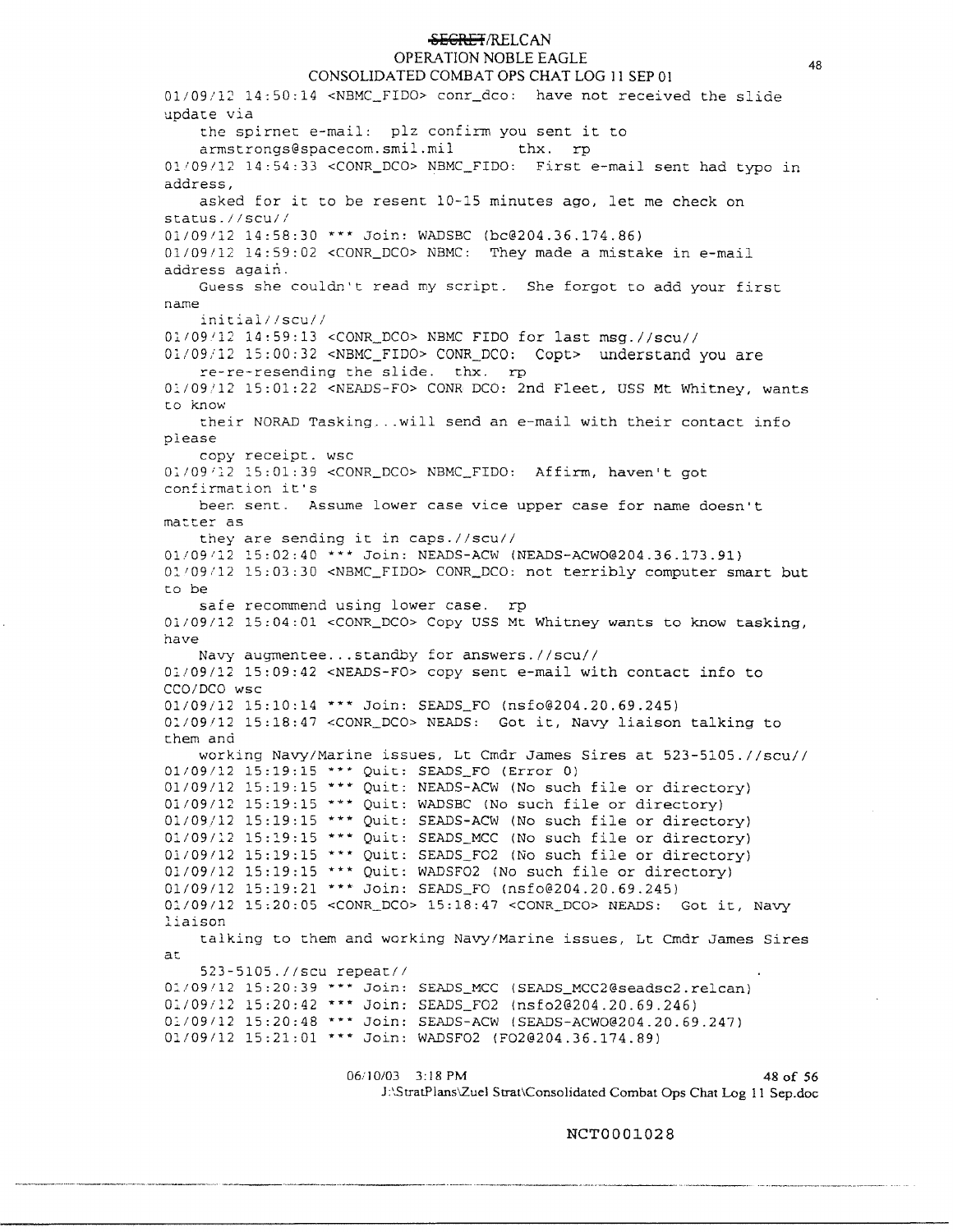OPERATION NOBLE EAGLE

CONSOLIDATED COMBAT OPS CHAT LOG 11 SEP 01 **01/09/12 15:21:20 <CONR\_DCO> Real World EA message released to DEFCON 4.//scu//**   $01/09/12$  15:21:50 \*\*\* Quit: CONRAEW-T (Connection reset by peer) 01/09/12 15:21:50 \*\*\* Quit: WADSFO2 (No such file or directory) 01/09/12 15:21:50 \*\*\* Quit: SEADS-ACW (No such file or directory)  $01/09/12$  15:21:50 \*\*\* Quit: SEADS\_FO2 (No such file or directory) 01/09/12 lS:21:SO \*\*\* Quit: SEADS\_MCC (No such file or directory) 01/09/12 15:21:59 \*\*\* Quit: SEADS\_DO (Connection reset by peer) 01/09/12 15:22:02 \*\*\* Quit: CONR\_CEDO (Connection reset by peer) 01/09/12 15:22:19 \*\*\* Join: SEADS\_MCC (SEADS\_MCC2@seadsc2.relcan) 01/09112 15:22:33 <NBMC FIDO> CONR\_DCO: still have not received the s2.ide via e-mail. thx. rp 01/09/12 lS:22:43 \*\*\* Join: SEADS\_F02 {[nsfo2@204.20.69.246](mailto:nsfo2@204.20.69.246)) 01/09/12 15:23:37 <CONR\_CCO> SEADS, NEADS & WADS: VF-207 callsigns COMO 01-08, MODE II - **XXXX,** MSN # 0001 - 0008. 01/09/12 15:23:44 \*\*\* Join: WADSFO2 (FO2@204.36.174.89) 01/09/12 15:23:49 \*\*\* Join: SEADS-ACW ([SEADS-ACW0@204.20.69.247](mailto:SEADS-ACW0@204.20.69.247)) 01/09/12 lS:23:57 <CONR\_CCO> SEADS, NEADS & WADS: VF-207 callsigns COMO 01-08, MODE II - XXXX, MSN # 0001 - 0008. 01/09/12 15:25:05 <CONR\_CCO> SEADS, NEADS & WADS: VFMA-321 callsigns **COKEY** 14-19, MODE II - **XXXX,** MSN # 0014 - 0019. 01/09/12 15:29:13 \*\*\* Quit: WADSF02 (Dead socket) 01/09/12 15:29:14 \*\*\* Quit: SEADS-ACW (No such file or directory) 01/09/12 15:29:14 \*\*\* Quit: SEADS\_FO2 (No such file or directory) 01/09/12 15:29:14 \*\*\* Quit: CONR\_DCIO (Error 0) 01/09'12 15:29:14 \*\*\* Quit: CONR\_SADO (No such file or directory) 01/09/12 15:29:14 \*\*\* Quit: SEADS\_SD (Error 0) o:.'09/12 15:29:14 "\*\* Quit: NEADS-FO (Connection reset by peer) 01/09/12 15:29:14 \*\*\* Quit: CONR\_AC20 (Connection reset by peer) *0::. 1 09* 12 15:29:36 \*\*\* Quit: CONR\_A6 (Connection reset by peer) 01/09/12 l5:30:05 \*\*\* Join: SEADS-ACW ([SEADS-ACW0@204.20.69.247](mailto:SEADS-ACW0@204.20.69.247)) 0:109/12 15:30:42 \*\*\* Join: CONR\_SADO ([sado@204.20.68.79](mailto:sado@204.20.68.79)) 01109/12 15:30:47 \*\*\* Join: CONR\_DCIO ([CONR\\_DCI0@204.20.68.96](mailto:CONR_DCI0@204.20.68.96)) 01109/12 15:30:57 \*\*\* Join: SEADS\_F02 ([nsfo2@204.20.69.246](mailto:nsfo2@204.20.69.246)) 0:109112 15:31:12 \*\*\* Join: CONR\_A6 ([a6@204.20.68.78](mailto:a6@204.20.68.78)) 01109'12 15:31:15 \*\*\* Join: WADSF02 ([F02@204.36.174.89](mailto:F02@204.36.174.89)) o:;,,-09;:;\_2 15:31:21 \*\*\* Join: SEADS\_SD ([SEADS-SD@seadsc4.re1can](mailto:SEADS-SD@seadsc4.re1can)) *011091::.2* :!.5:32:01 \*\*\* Join: CONR\_AC20 {[ac2o@204.20.68.77](mailto:ac2o@204.20.68.77)) 01/09/12 15:32:05 \*\*\* Quit: SEADS\_LG (Connection reset by peer) 01/09/12 15:33:09 \*\*\* Join: SEADS\_LG ([SEADS\\_LG@204.20.69.140](mailto:SEADS_LG@204.20.69.140)) 01'09/12 15:33:21 \*\*\* Join: NEADS-FO ([F0@204.36.173.74](mailto:F0@204.36.173.74)) 01'09/12 15:33:21 \*\*\* Quit: NEADS-FO (£OF From client) 01109/12 15:33:33 \*\*\* Join: NEADS-FO ([F0@204.36.173.74](mailto:F0@204.36.173.74)) **01/09/12 15:33:44 <CONR\_DCO> 15:27:54 <NEADS\_IN> RUSSIAN PRESS IS REPORTING THAT THE RUSSIAN FOREIGH INTELLIGENCE SPECIAL ENVOY INFORMED CIA THAT US.AMA BIN**  LADIN'S ORGANIZATION, ISLAMIC MOVEMENT IN UZBEKISTAN AND THE **[TAI.EB.AN](https://TAI.EB.AN) (Al"GHANISTAN GOVT) WERE BEHIND THE ATTACK. AT LEAST TWO SUICIDE TERRORISTS INVOLVED WERE UZBEKS. FOLLOW ATTACKS ARE PLANNED AND THE NEXT TARGET IS** 

> 06/10/03 3:18 PM 49 of 56 J:'.StratPlans2.uel Strat,Consolidated Combat Ops Chat Log 11 Sep.doc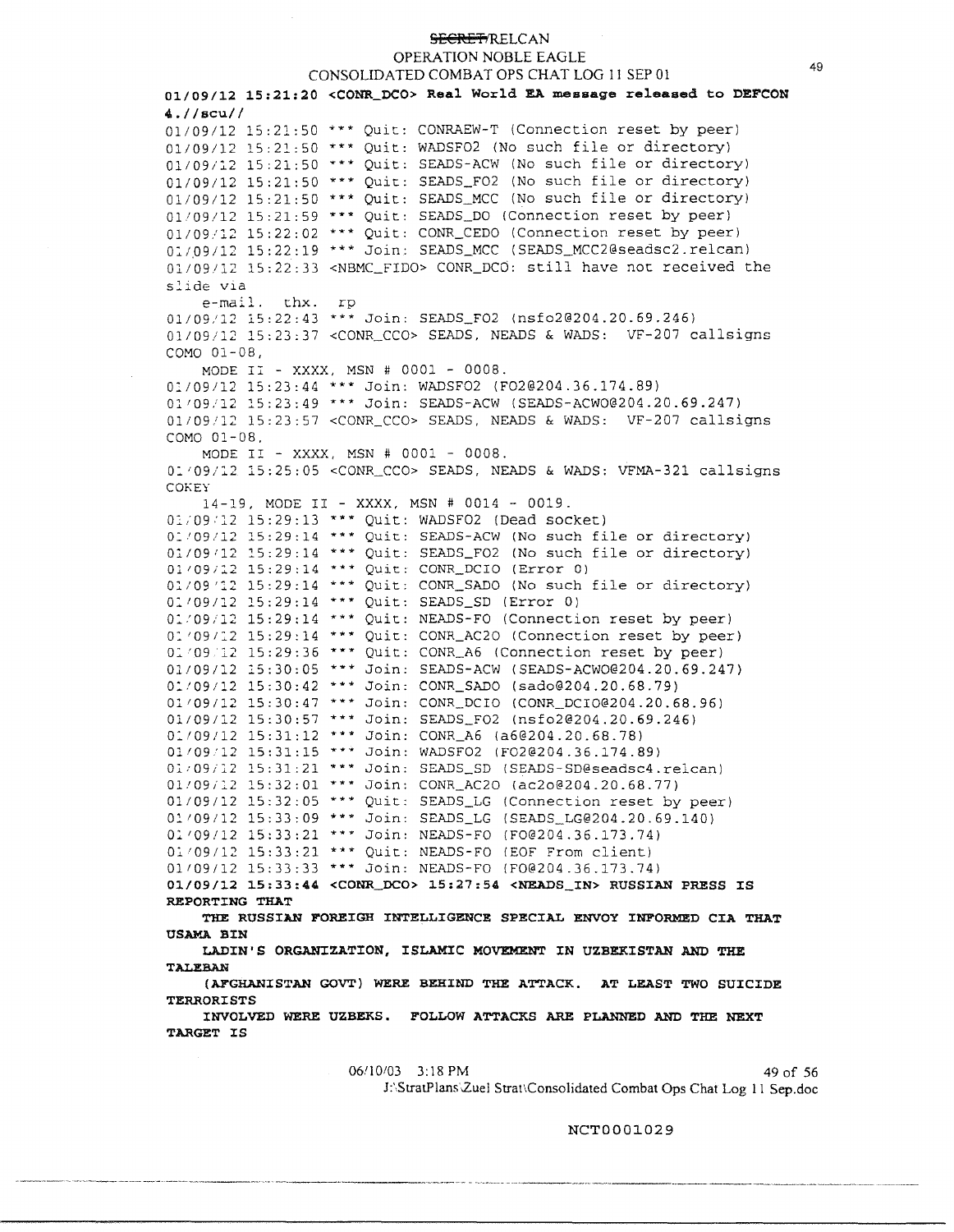## **SECRET/RELCAN** OPERATION NOBLE EAGLE CONSOLIDATED COMBAT OPS CHAT LOG 11 SEP 01 REPORTEDLY AN AMERICAN NUCLEAR FACILITY.//scu//FYI on norad **intel ...trying to determine credibility, but think it would wise to consider it credible at this point.scu**  01/09/12 15:34:18 <CONR\_DCO> 15:32:58 <nbmcad> Bomb threat called in to HQSOUTHCOM against Turkey Point Nuc Gen Station.//scu// 01/09/12 15:34:25 \*\*\* Join: NEADS-FOl ([FO@204.36.173.99](mailto:FO@204.36.173.99)) 01/09/12 15:34:29 \*\*\* Quit: NEADS-FO1 (EOF From client) 01/09/12 15:34:31 \*\*\* Join: NEADS-FOl ([FO@204.36.173.99](mailto:FO@204.36.173.99)) 0l/09/12 lS:3'1:56 <CONR\_DCO> Turkey Point is next to Homestead where Wat.er Survival used to take place per CONR A2.//scu// 0:109/12 15:37:21 \*\*\* Quit: SEADS\_FO (Connection reset by peer)  $01/09/12$  15:37:30 \*\*\* Quit: CONR\_C2O (Connection reset by peer) 0:109112 15:37:30 \*\*\* Quit: SEADS\_LG (No such file or directory) 01/09/12 15:37:30 \*\*\* Ouit: WADSFO2 (Error 0) 01/09/12 15:37:30 \*\*\* Quit: SEADS\_FO2 (Error 0) 01/09/12 15:37:30 \*\*\* Ouit: SEADS\_SD (No such file or directory) 01/09/12 15:37:59 \*\*\* Join: WADSFO2 (F02@204.36.174.89)  $01/09/12$  15:38:14 \*\*\* Join: SEADS\_SD (SEADS-SD@seadsc4.relcan) 01/09/12 15:38:35 \*\*\* Join: SEADS\_DO ([SEADS\\_DO@204.20.69.242](mailto:SEADS_DO@204.20.69.242)) o:. '09 '12 15:38:56 \*\*\* Join: SEADS\_FO ([nsfo@204.20.69.245](mailto:nsfo@204.20.69.245)) 01/09'12 15:40:01 \*\*\* Join: NBMC\_NLNO (NavalLNO@157.219.128.177) 01/09/12 15:40:11 \*\*\* Join: CONRAEW-T ([CONRAEW-T@204.20.68.67](mailto:CONRAEW-T@204.20.68.67)) 0l/09/l2 15:40:23 \*\*\* Join: CONR\_CEDO ([CONR\\_CEDO@204.20.68.94](mailto:CONR_CEDO@204.20.68.94)) o:., 09/12 :!.5:40:35 <CONR\_DCO> 15:39::3 <CONR\_DCO> NLNO: Believe sectors have discussed employment plar. for fleets in their sectors. Will ask for sector plan on CO chat channel.//scu// 0:.i09/l2 15:40:36 <CONR\_DCO> 15:39:44 <CONR\_DCO> NLNO: Request you come up or: #conr\_co chat channel for discussion.//scu// 01/09/12 15:41:05 <NBMC\_NLNO> Standing by. DJM 0l/09il2 15:41:37 <CONR\_DCO> 15:32:08 <NBMC\_NLNO> CONR CCO/C2O: Have contacted JFCOM WRT your request. What is your employment of ~ICONDEROGA/YORKTOWN? JFCOM will probably ask the question. The more info I have, the better I can support you. DJM//scu relay from #conr//scu// 01/09112 15:42:29 <CONR\_DCO> Sector FOs: Please discuss your employment plan for Ticonderoga/Yorktown and other Navy assets tasked in your sectors.//scu// 01/09/12 15:43:04 <NBMC\_FIDO> CONR\_DCO: Plz confirm you have sent the ftr slide via e-mail. trying to update for the cine. thx. rp 01/09/12 15:43:25 <CONR\_DCO> NORAD Navy Liason is on this chat channel

NBMC\_NLNO for discussion. What problems do we have/questions answered?//scu// 0:.109/12 15:43:44 <CONR\_DCO> Affirm ...sent, did you get it//scu// 01/09112 15:44:16 <CONR\_DCO> FIDO sent to ARMSTRONGS@SPACECOM.SMIL.MIL//scu// 01/09/12 15:49:14 \*\*\* Quit: BSXO (Error 0)

> 06 10:03 3:18 PM 50 of 56 J: StratPlans Zuel Strat Consolidated Combat Ops Chat Log 11 Sep.doc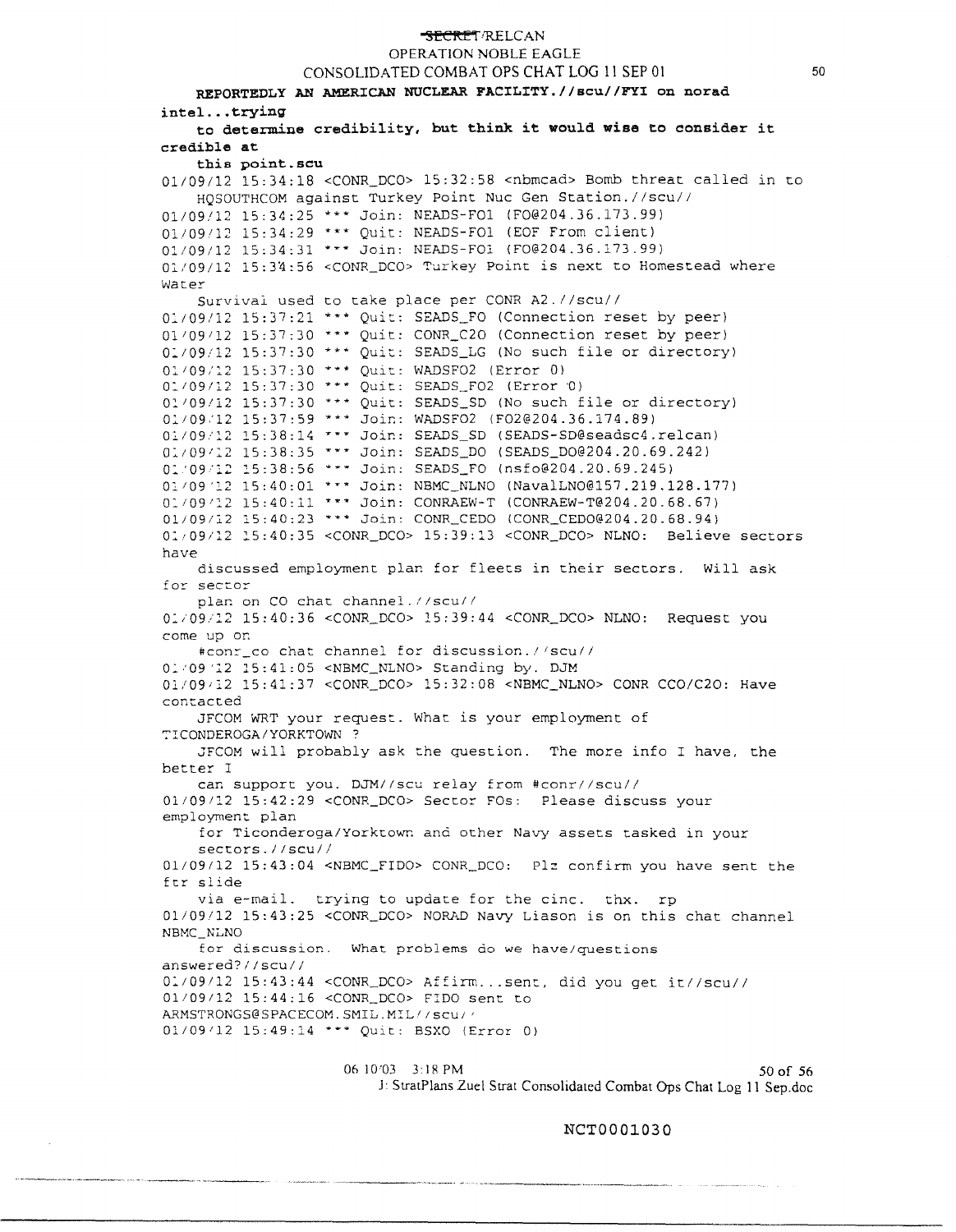OPERATION NOBLE EAGLE CONSOLIDATED COMBAT OPS CHAT LOG 11 SEP 01

01/09/12 15:49:14 \*\*\* Quit: SEADS\_FO (No such file or directory) 01/09/12 15:49:14 \*\*\* Quit: SEADS\_DO (No such file or directory) 01/09/12 lS:49:14 \*\*\* Quit: SEADS\_SD (Error 0) 01/09/12 15:49:14 \*\*\* Quit: WADSF02 (Error 0) 01/09/12 15:49:14 \*\*\* Quit: CONR\_SADO (Error 0) 01/09112 15:49:14 \*"\* Quit: NEADS-FOl (Error 0) 01/09/12 15:49:14 \*\*\* Quit: CONR\_CCO (Error 0) 01/09/12 15:49:15 \*\*\* Join: BSXO ([BSXO@l57.219.129.32](mailto:BSXO@l57.219.129.32)) 01/09/12 15:49:19 <NBMC\_FIDO> CONR\_DCO: just checked the system and no e-mail as 1545::. might retry using lower case just in case it is case sensitive. thx. rp 01/09/12 15:49:51 \*\*\* Join: SEADS FO ([nsfo@204.20.69.245](mailto:nsfo@204.20.69.245)) 01/09 12 15:49:51 \*\*\* Join: SEADS\_SD (SEADS-SD@seadsc4.relcan) 01/09/12 15:49:54 \*\*\* Join: SEADS\_DO (SEADS\_DO@204.20.69.242) 01/09/12 15:50:22 <NBMC\_NLNO> Please provide an update of your AOB on :::he carriers. DJM 01109'12 15:50:34 \*\*\* Quit: NBMC\_NLNO (Error 0) 01/09. 12 15:50:34 \*\*\* Quit: NBMC\_FIDO (Error 0) 01/09/12 15:50:34 \*\*\* Quit: SEADS\_DO (No such file or directory) 01/09/12 15:50:34 \*\*\* Ouit: SEADS\_SD (No such file or directory) 01/09'12 15:50:34 \*\*\* Quit: SEADS\_FO (No such file or directory) 01/09 12 15:50:35 \*\*\* Join: NBMC\_NLNO (NavalLNO@157.219.128.177) 01/09·12 15:50:37 \*\*\* Join: CONR\_SADO ([sado@204.20.68.79](mailto:sado@204.20.68.79)) 01/09/12 15:50:39 \*\*\* Join: NBMC\_FIDO (NBMC\_FIDO@157.219.128.163) 01/09/12 15:50:39 \*\*\* Join: WADSF02 ([F02@204.36.174.89](mailto:F02@204.36.174.89)) 01/09/12 15:50:57 \*\*\* Join: SEADS\_SD (SEADS-SD@seadsc4.relcan) 01/09/12 15:51:00 \*\*\* Join: SEADS\_DO (SEADS\_DO@204.20.69.242) 01/09/12 15:53:03 \*\*\* Join: NEADS-ACW ([NEADS-ACW0@204.36.173.91](mailto:NEADS-ACW0@204.36.173.91)) *0li091:..2* 15:54:34 \*\*\* Quit: SEADS\_DO (No such file or directory)  $0.109/12$  15:54:34 \*\*\* Quit: NEADS-ACW (Dead Socket)<br>01/09/12 15:54:42 \*\*\* Quit: SEADS-ACW (Connection reset by peer) 01/09/12 15:54:43 \*\*\* Quit: NEADS-FO (Connection reset by peer) 01/09/12 15:54:49 \*\*\* Join: SEADS\_DO (SEADS\_DO@204.20.69.242) o: 09 :2 :S:56:00 \*\*\* Quit: SEADS\_SD (Connection reset by peer) o::.. '09 '12 15:56:03 \*\*\* Join: NEADS-ACW ([NEADS-ACW0@204.36.173.91](mailto:NEADS-ACW0@204.36.173.91)) **0:/09/:2** lS:58:48 \*\*\* Join: SEADS\_SD ([SEADS-SD@seadsc4.re1can](mailto:SEADS-SD@seadsc4.re1can)) 01/09/12 15:59:12 \*\*\* Quit: nbmcaew-t (Error 0) 01/09/12 15:59:12 \*\*\* Join: nbmcaew-t ([nbmcaew-t@157.219.128.166](mailto:nbmcaew-t@157.219.128.166)) 01/09/12 15:59:39 <CONR\_DCO> FIDO copy. 01109/12 15:59:44 \*\*\* Join: SEADS\_LG ([SEADS\\_LG@204.20.69.140](mailto:SEADS_LG@204.20.69.140)) [Olt09.l2](https://Olt09.l2) 16:00:21 \*\*\* Join: SEADS-ACW ([SEADS-ACW0@204.20.69.247\)](mailto:SEADS-ACW0@204.20.69.247) 01/09/12 16:01:54 \*\*\* Disconnected from cmasapl.relcan 01/09 12 16:02:08 \*\*\* Please connect to an IRC server 01/09/12 16:02:47 \*\*\* Now talking in #conr\_co 01/09/12 16:03:31 \*\*\* Join: NEADS-ACW ([NEADS-ACW0@204.36.173.91](mailto:NEADS-ACW0@204.36.173.91))  $01/09/12$   $16:03:49$  <NBMC\_NLNO> I need that info on the 2 cruisers employment in the Gulf of Mexico. DJM **01/09/12 16:04:14 <CONRAEW-T> NEADS, working on a soft copy** I **can send to the sectors, but the tanker plan is 1 tanker per fighter cap, 24 hour coverage, in 6 hour shifts** 

> 06/10/03 3:18 PM 51 of 56 J:\StratPlans\Zuel Strat\Consolidated Combat Ops Chat Log 11 Sep.doc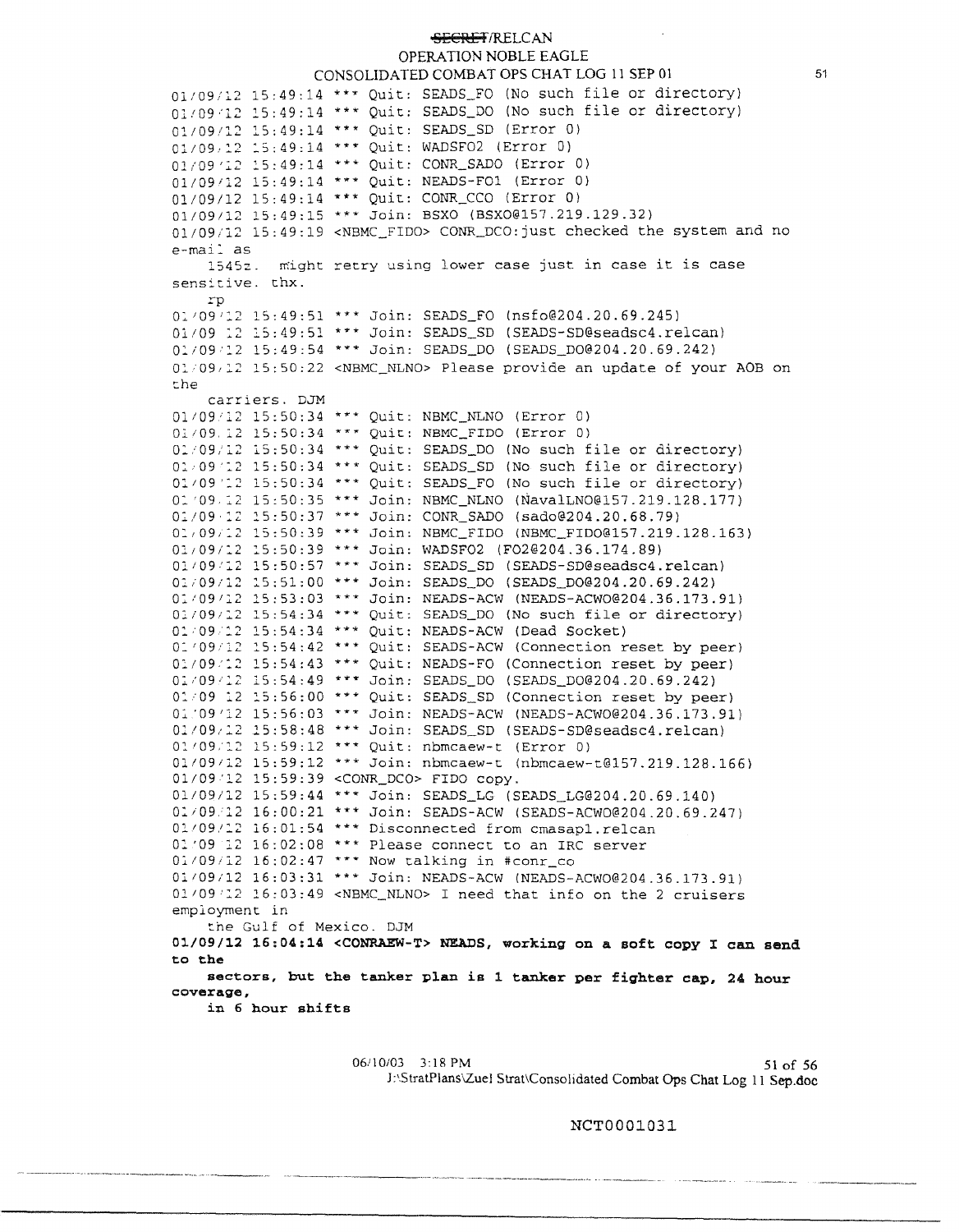## **~l'!C::ltl"** f·RELCAN

#### OPERATION NOBLE EAGLE CONSOLIDATED COMBAT OPS CHAT LOG 11 SEP 01

01/09/12 16:04:36 <NBMC\_NLNO> My phone # is DSN 268-2709 (chg from 2711). DJM 01/09/12 16:06:47 ••• Join: CONR\_AC2O ([ac2o@204.20.68.77](mailto:ac2o@204.20.68.77)) Oli09/l2 16:07:15 <CONR\_DCO> NLNO: SEADS working it with their Navy Liaisor. ... standby// scu/ *<sup>1</sup>* 01/09/12 16:07:34 <NBMC\_NLNO> Thx. DJM 01/09/12 16:07:51 \*\*\* Join: SEADS\_MCC (SEADS\_MCC2@seadsc2.relcan) 01/09/12 16:08:15 \*\*\* Quit: SEADS\_MCC (You ARE the weakest link ... goodbye! ) 01/09/12 16:08:16 \*\*\* Join: SEADS\_MCC ([SEADS\\_MCC2@seadsc2.re1canl](mailto:SEADS_MCC2@seadsc2.re1canl) 01/09/12 16:08:19 \*\*\* Join: SEADS\_FO ([nsfo@204.20.69.245](mailto:nsfo@204.20.69.245)) 01/09/:2 16:08:49 <CONR\_DCO> SEADS MCC: I hate that show!//scul 011091:2 16:10:07 <NBMC\_FIDO> CONR\_DCO: NO e-mail slide as of 1605z. thx rp O:C/09/12 16:10:29 **H•** Join: SEADS\_LG ([SEADS\\_LG@204.20.69.140](mailto:SEADS_LG@204.20.69.140)) 01/09/12 16:11:03 <CONR\_DCO> Copy..haven't retransmitted in lower case.  $0: mv$ way, think I'll supervise this one!/Jscu// 01/09/12 16:12:10 <NBMC\_FIDO> CONR\_DCO: appreciate that. e-mail is cyber space to mr. rp 01/09/12 16:18:15 \*\*\* Join: CONR\_C20 ([c2o@204.20.68.66](mailto:c2o@204.20.68.66)) 01/09/12 16:20:00 \*\*\* Join: CONR\_CCO ([cco@204.20.68.69](mailto:cco@204.20.68.69)) 01/09/12 16:20:14 \*\*\* Join: SEADS\_DO (SEADS\_DO@204.20.69.242) 01/09/12 16:20:41 \*\*\* Join: SEADS\_IN ([NSIN@204.20.69.244](mailto:NSIN@204.20.69.244)) 01'09 12 16:21:19 \*\*\* Quit: CONR\_CCO (Error 0) 0:,09112 16:2::19 \*\*\* Quit: CONR\_C20 (No such file or directory) 01/09/12 16:21:19 \*\*\* Quit: SEADS\_IN (Error 0) o:1091l2 16:21:19 \*\*\* Quit: SEADS\_DO (Error 0) 01/09/12 16:22:25 \*\*\* Join: SEADS\_DO (SEADS\_DO@204.20.69.242) 01/09/12 16:22:53 \*\*\* Join: CONR\_CEDO (CONR\_CEDO@204.20.68.94) **01/09/12 16:22:56 <CONR\_DCO> FIDO:** I **personally sent the file to you at [a:rmstrongs@spacecom.smil.mil](mailto:a:rmstrongs@spacecom.smil.mil) and [armstrongs@SPACECOM.SMJ:L.MJ:L](mailto:armstrongs@SPACECOM.SMJ:L.MJ:L). If you don't**  get it, please send me an e-mail to conraoc@tyndall.af.smil.mil and **address subject to ATTN: Lt Col Usher CONR DCO and we'll reply with message and file. If you still don't get it, then we have connectivity problems//scu//**  01/09/12 16:23:45 \*\*\* Quit: SEADS\_DO (Dead socket) 01/09/12 16:23:45 \*\*\* Quit: CONR\_CEDO (Dead socket) 01.109 / 12 16:23:47 \*\*\* Join: SEADS\_DO ([SEADS\\_D0@204.20.69.242](mailto:SEADS_D0@204.20.69.242)) 01/09/12 16:23:51 \*\*\* Quit: WADSF02 (Ping timeout) 01/09/12 16:24:52 \*\*\* Join: CONR CCO ([cco@204.20.68.69](mailto:cco@204.20.68.69)) 01/09/12 16:25:03 <NBMC\_FIDO> CONR\_DCO: thx wilco. checking e-mail now. rp 01/09/12 16:25:26 \*\*\* Join: CONR\_C20 ([c2o@204.20.68.66](mailto:c2o@204.20.68.66)) 01/09/12 16:26:52 \*\*\* Quit: BSXO (Ping timeout) 01/09/12 16:27:22 \*\*\* Join: CONR\_CEDO (CONR\_CEDO@204.20.68.94) 01/09/12 16:27:38 \*\*\* Quit: CONR\_DCIO (Error 0) 01/09/12 16:27:43 \*\*\* Join: CONR\_DCIO (CONR\_DCIO@204.20.68.96) 01/09/12 16:27:56 \*\*\* Join: WADSF02 (F02@204.36.174.89)  $0.109/12$   $16:28:11$  \*\*\* Join: CONR\_A6 (a6@204.20.68.78) 01/09/12 16:28:12 \*\*\* Quit: CONR\_DCIO (No such file or directory) 01/09/12 16:28:50 \*\*\* Join: CONR\_DCIO (CONR\_DCIO@204.20.68.96)

> 06 10 03 3:18 PM 52 of 56 J: StratPlans Zuel Strat' Consolidated Combat Ops Chat Log 11 Sep.doc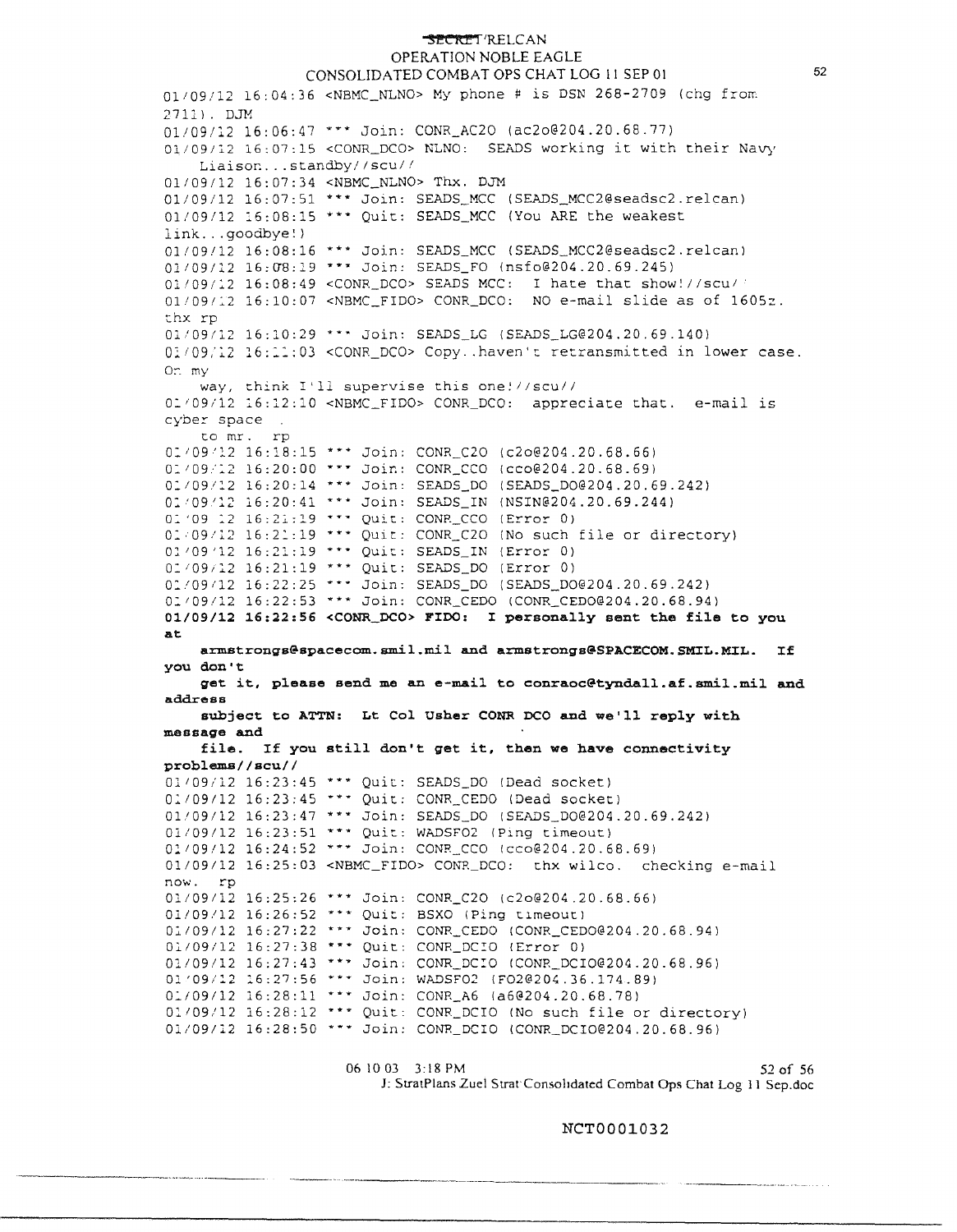**SECRET/RELCAN** OPERATION NOBLE EAGLE CONSOLIDATED COMBAT OPS CHAT LOG I I SEP OJ 01/09/12 16:28:53 \*\*\* Quit: CONR\_DCIO (EOF From client) 01/09/12 16:29:16 \*\*\* Join: CONR DCIO (CONR DCI0@204.20.68.96) 01/09/12 16:30:28 \*\*\* Quit: SEADS LG (Leaving) 01/09/12 :6:30:31 \*\*\* Join: SEADS\_LG ([SEADS\\_LG@204.20.69.140](mailto:SEADS_LG@204.20.69.140)) 01/09/12 16:30:35 \*\*\* Join: SEADS\_IN ([NSIN@204.20.69.244](mailto:NSIN@204.20.69.244))  $01/09/12$   $16:32:37$  \*\*\* Ouit: SEADS LG (Error 0) 01/09/12 16:32:38 \*\*\* Quic: WADSF02 (Ping timeout) 01/09/12 16:32:56 \*\*\* Join: SEADS\_LG ([SEADS\\_LG@204.20.69.140](mailto:SEADS_LG@204.20.69.140)) 01/09/12 16:36:22 \*\*\* Join: SEADS\_F02 ([nsfo2@204.20.69.246](mailto:nsfo2@204.20.69.246)) 01/09/12 16:37:40 \*\*\* Quit: CONR\_SADO (Error 0)  $01/09/12$  16·37:40 \*\*\* Quit: SEADS SD (Error 0) 01/09/12 16:37:43 \*\*\* Join: CONR SADO ([sado@204.20.68.79](mailto:sado@204.20.68.79)) 01/09/12 16:37:48 \*\*\* Join: SEADS\_SD ([SEADS-SD@seadsc4.re1can](mailto:SEADS-SD@seadsc4.re1can)) 01109/12 16:39:26 \*\*\* Join: CONR\_ADDl ([ADD@204.20.68.80](mailto:ADD@204.20.68.80))  $01/09/12$  16:40:22 \*\*\* Quit: CONR\_DCIO (CONR\_DCIO signing off...) 01'09/12 16:40:26 \*\*\* Join: CONR\_DCIO ([CONR\\_DCI0@204.20.68.96](mailto:CONR_DCI0@204.20.68.96)} 01/09/12 16:40:55 <CONR DCO> SEADS/WADS FO: Tulsa is 138 FW, Col Hadaway, DSN 894-7515, 7522, 7216, 7370. Not tasked in ATO .. do you need C/S and squawks  $still?$   $/scu//$ Ol./09/i.2 16:46:44 <SEADS\_SD> ATL: DOZE 01/02 tanked. 2+0. Refueler 68 RTB. Refueler 01 on scation. mb Oli09.'l2 16:47:11 <CONR\_DCO> 16:46:23 <NBMC\_FIDO> ALL REGIONS: BE A;::)V:::SED **':'HA':'**  WE ARE CURRENTLY AT TRANSITION ROE 14(G) 174 (c) THIS HAS BEEN DIRECTED BY CINCNORAD AND WILL BE FOLLOWED WITH A MESSAGE.

ALSO THE DC WEAPONS FREE ZONE IS RESCINDED. NOTE WE ARE AT TRANSITION ROE

Nov:. REGIONS TO ACKNOWLEDGE. - . ML 01/09/12 16:47:49 <SEADS\_FO> seads copy 01 09 12 16:47:54 \*\*\* Join: NEADS-FO (FO@204.36.173.74) O.:. '09/l2 16:49:14 <CONR\_DCO> NEAD COPY ROE//scu// *01109112* 16:50:40 \* CONR\_DCO slaps NEADS-FO around a bit with a 3 iron 01/09/12 16:53:43 \*\*\* Join: SEADS-ACW ([SEADS-ACW0@204.20.69.247](mailto:SEADS-ACW0@204.20.69.247))  $0.001/09/12$  16:54:17 \* CONR\_DCO slaps NEADS-FO around a bit with a 3 iron *0:.109* :2 :.6:59:59 \*\*\* Join: NEADS-FOl ([F0@204.36.173.99](mailto:F0@204.36.173.99)) 01/09/12 17:03:25 \*\*\* Quit: NEADS-FOl (Error 0) 01/09/12 17:03:25 \*\*\* Quit: SEADS-ACW (No such file or directory) 01/09/12 17:03:25 \*\*\* Quit: NEADS-FO (No such file or directory) O! 09 12 :7:03:25 \*\*\* Quit: CONR\_DCIO (No such file or directory) 01/09 12 17:03:27 \*\*\* Quit: CONRAEW-T (Connection reset by peer) 01/09'12 17:03:30 \*\*\* Quit: SEADS\_LG (Connection reset by peer) 01/09/12 17:03:31 \*\*\* Quit: CONR\_CEDO (Connection reset by peer)  $0.109/12$  :7:03:33 \*\*\* Quit: CONR\_C2O (Connection reset by peer) 01/09/12 17:04:09 \*\*\* Quit: SEADS\_FO2 (Connection reset by peer) 01/09/12 17:05:38 \*\*\* Join: SEADS\_FO2 ([nsfo2@204.20.69.246](mailto:nsfo2@204.20.69.246)) 01109:12 l7:06:02 \*\*\* Join: CONR\_C20 ([c2o@204.20.68.66](mailto:c2o@204.20.68.66)) 01.09.12 17:06:20 \*\*\* Join: CONR\_DCIO ([CONR\\_DCI0@204.20.68.96](mailto:CONR_DCI0@204.20.68.96)) 01 09 '12 17:06:21 \*\*\* Join: NEADS-FOl (FO@204.36.173.99) 01/09/12 17:06:36 \*\*\* Join: CONRAEW-T ([CONRAEW-T@204.20.68.67](mailto:CONRAEW-T@204.20.68.67)) o: *09:::..2* :7:07:28 <NEADS-FOl> CONR\_DCO: We are receiving numerous requests from

> 06/10/03 3:18 PM 53 of 56 J::StratPlans.Zuel Strat\Consolidated Combat Ops Chat Log 11 Sep.doc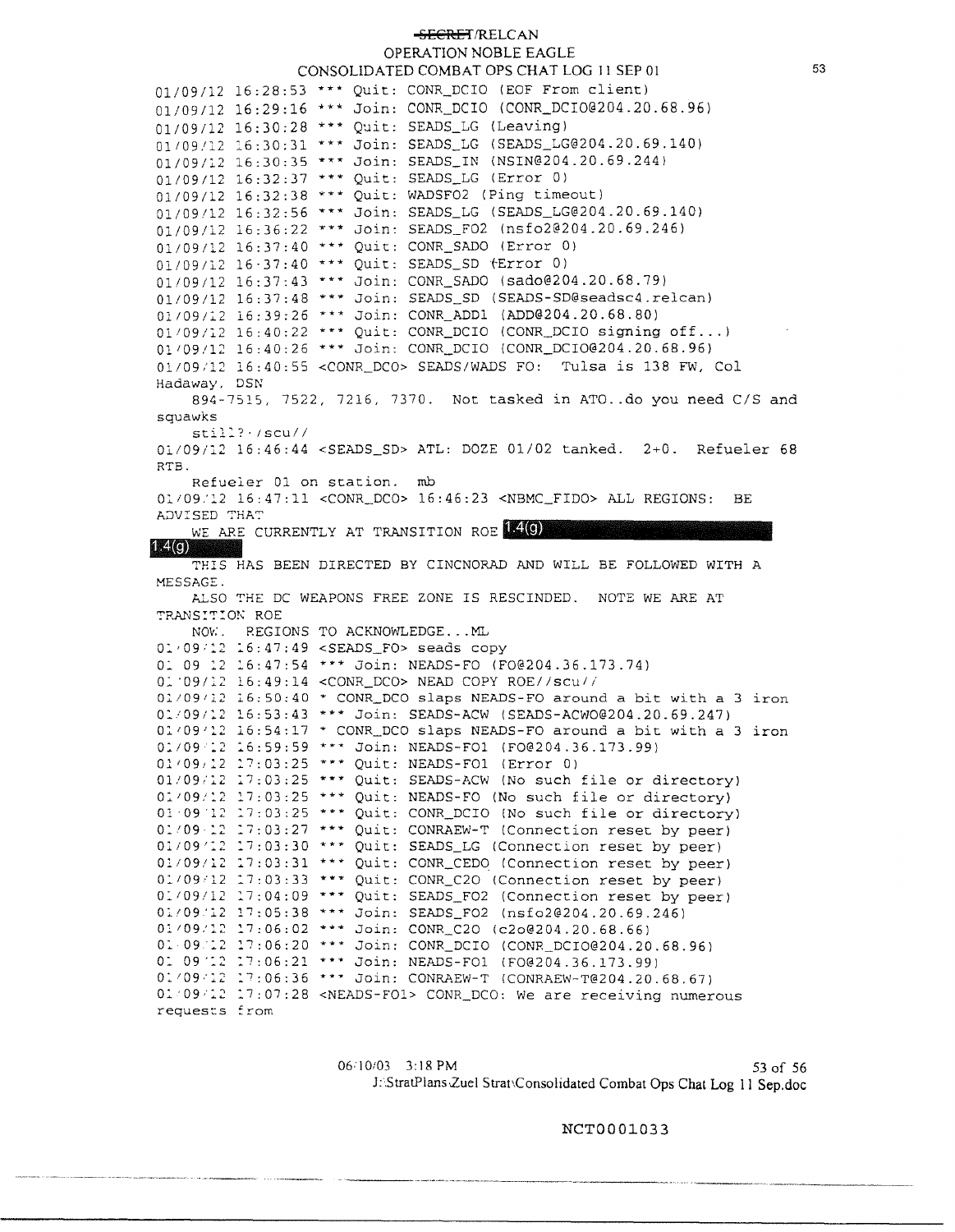**OPERATION NOBLE EAGLE** 

CONSOLIDATED COMBAT OPS CHAT LOG 11 SEP 01 ANG flying units to resume normal training sorties. Please have ANG Bureau remind all units that flying training sorties are still NOT authroized. 01/09/12 17:07:54 <CONR\_DCO> 17:06:55 <CONR\_DCO> NEADS: Aspen 22 is a t.anker which will be taking off from Mt Home approx 1800z enroute to McGuire.//scu// 01/09/12 17:09:02 \*\*\* Join: CONR\_CEDO (CONR\_CEDO@204.20.68.94) 01/09/12 17:10:17 < CONR\_DCO> NEADS copy ANG units bugging you. Passed t.O AOCD1/scu// **Ol/09/J..2 :7:ll:43** *\*\*YI:* **Quit: CONR\_C20 (Connection reset by peer)**  Ol/09/l2 17:ll:43 \*\*\* Quit.: CONR\_CEDO (No such file or directory) 01/09/12 17:11:43 \*\*\* Quit: CONRAEW-T (Error 0) 01/09.'12 17:11:43 \*\*\* Quit: NEADS-FOl (No such file or directory) 0:109112 17:11:43 \*\*\* Quit: CONR\_DCIO (No such file or directory) 01/09/12 17:11:44 \*\*\* Ouit: SEADS FO2 (Connection reset by peer) 01/09.12 17:11:45 \*\*\* Quit: NEADS-ACW (Connection reset by peer) 01/09/12 17:11:45 \*\*\* Quit: SEADS\_IN (Connection reset by peer) 01/09/12 17:11:45 \*\*\* Join: CONR\_C20 ([c2o@204.20.68.66](mailto:c2o@204.20.68.66)) 01/09/12 17:11:46 \*\*\* Quit: CONR\_SADO (Connection reset by peer)  $01/09/12$   $17:11:47$  \*\*\* Quit: CONR\_ADD1 (Connection reset by peer) 0l'09/l2 17:11:52 \*\*\* Join: CONR\_SADO ([sado@204.20.68.79](mailto:sado@204.20.68.79)) 01/09'12 17:12:27 \*\*\* Join: CONR\_DCIO ([CONR\\_DCI0@204.20.68.96](mailto:CONR_DCI0@204.20.68.96)) Ol/09/12 17:12:40 \*\*\* Join: CONR\_CEDO ([CONR\\_CED0@204.20.68.94](mailto:CONR_CED0@204.20.68.94)) 01/09/12 17:13:14 \*\*\* Join: SEADS\_LG ([SEADS\\_LG@204.20.69.140](mailto:SEADS_LG@204.20.69.140)) 01/09/:2 17:13:41 \*\*\* Join: SEADS\_IN ([NSIN@204.20.69.244](mailto:NSIN@204.20.69.244)) 01/09/12 17:14:06 \*\*\* Join: SEADS\_F02 ([nsfo2@204.20.69.246](mailto:nsfo2@204.20.69.246)) 01/09/12 17:14:19 \*\*\* Join: CONR\_FPNB [\(CONR\\_FPNBC@204.20.68.91](mailto:CONR_FPNBC@204.20.68.91)) Ol109112 l7:16:42 \*\*\* Join: NEADS-FOl ([F0@204.36.173.99](mailto:F0@204.36.173.99)) 01109/12 17:17:51 \*"\* Join: CONR\_ADDl ([ADD@204.20.68.80](mailto:ADD@204.20.68.80)) 01/09112 17:19:01 <NEADS-FOl> Copy Aspen 22 02./09/12 2.7:22:53 <CONR\_DCO> NEADS-FOl: Did you copy ROE from NORAD F:::DO earlier.//scu 01/09/12 17:29:48 \*\*\* Quit: SEADS\_IN (Error 0) 01/09/12 17:29:48 \*\*\* Quit: CONR\_DCIO (Error 0)  $01/09/12$  17:29:48 \*\*\* Disconnected from cmasapl.relcan 01/09!12 17:36:10 \*\*\* Now talking in #conr\_co 01/09/12 17:36:10 \*\*\* Quit: SEADS\_MCC (Error 0) 01/09/12 17:36:21 \*\*\* Join: SEADS\_MCC (SEADS\_MCC2@seadsc2.relcan) 01/09/12 17:42:29 \*\*\* Quit: NBMC\_FIDO (Error 0)  $01/09/12$  17:42:29 \*\*\* Quit: NBMC\_NLNO (Error 0) 01/09/12 17:42:29 \*\*\* Ouit: CONR CCO (Error 0) 01/09/12 17:42:29 \*\*\* Quit: NEADS-FO1 (Error 0) 01/09/12 17:42:31 \*\*\* Join: NBMC\_FIDO ([NBMC\\_FIDO@l57.219.128.163](mailto:NBMC_FIDO@l57.219.128.163)) 01/09/12 17:42:37 \*\*\* Join: NBMC\_NLNO ([NavalLNO@l57.219.128.177](mailto:NavalLNO@l57.219.128.177)) 01/09/12 17:42:46 \*\*\* Quit: nbmcaew-t (Error 0) 01/09/12 17:42:46 \*\*\* Quit: CONR\_DCIO (Error 0) 01/09/12 17:42:46 \*\*\* Quit: CONR\_ADD1 (Error 0)  $01/09/12$  17:42:46 \*\*\* Quit: SEADS\_SD (No such file or directory) 01/09/12 17:42:46 \*\*\* Quit: NEADS-ACW (Error 0) 01/09/12 17:42:46 \*\*\* Join: nbmcaew-t (nbmcaew-t@157.219.128.166) 01/09/12 17:43:08 \*\*\* Join: CONR\_CCO ([cco@204.20.68.69](mailto:cco@204.20.68.69)) 01/09/12 17:43:59 \*\*\* Join: CONR\_DCIO ([CONR\\_DCI0@204.20.68.96](mailto:CONR_DCI0@204.20.68.96))

> 06/10/03 3:18 PM 54 of 56 J:\StratPlans\Zuel Strat\Consolidated Combat Ops Chat Log 11 Sep.doc

> > NCT000l034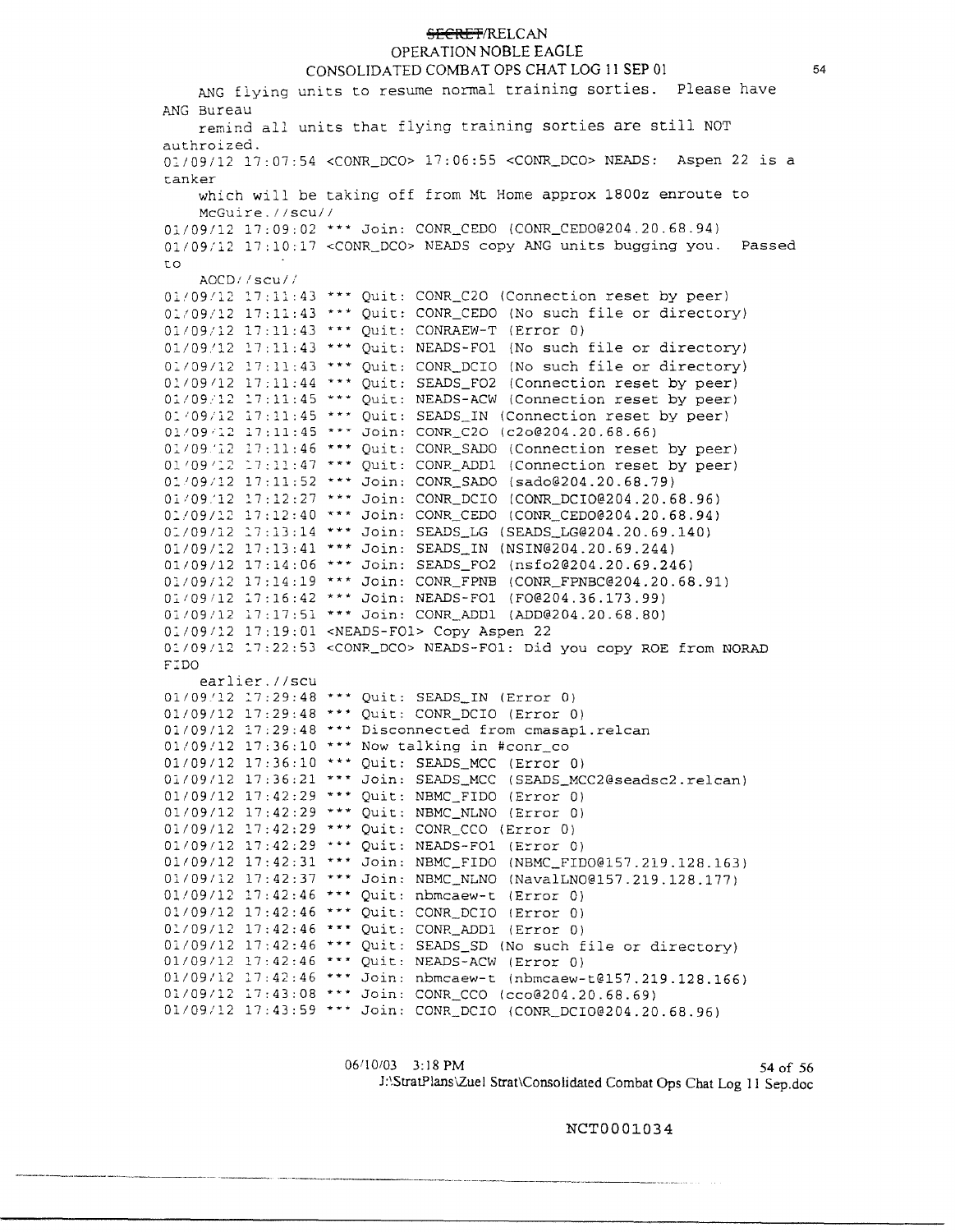# OPERATION NOBLE EAGLE

CONSOLIDATED COMBAT OPS CHAT LOG 11 SEP 01  $01/09/12$  17:44:58 <NBMC\_FIDO> conr\_dco: have been advised that the email slide problem is a function of overload not operator error. we should get it. in an hour or two. thx. rp 01/09/12 17:45:05 \*\*\* Join: WADSF02 ([F02@204.36.174.89](mailto:F02@204.36.174.89)) 01/09/12 17:45:50 <CONR\_C20> SEADS - unable to procur ACS to cover ATL - NORAD desires you to use P-3 assets -- they do not want to move the ACS units- DAS  $01/09/12$  17:46:45 \*\*\* Quit: CONR\_C20 (Leaving)  $0.1/09/12$  .17:46:46 \*\*\* Ouit: WADSF02 (No such file or directory) 01/09/12 17:46:46 ••• Quit: CONR\_DCIO (No such file or directory) 01/09112 17:46:46 \*\*\* Quit: CONR\_CCO (Error 0) 01/09112 17:46:46 \*\*\* Quit: SEADS\_LG (Error 0) 01/09/12 17:46:46 \*\*\* Ouit: SEADS\_IN (Error 0) 01/09/12 17:46:46 \*\*\* Quit: CONR\_SADO (Error 0) 01/09112 17:46:46 \*\*\* Quit: SEADS\_DO (Error 0)  $01/09/12$   $17:46:46$  \*\*\* Ouit: SEADS FO2 (No such file or directory) 01109:12 17:46:46 \*\*\* Quit: SEADS\_FO (No such file or directory} 01/09/12 17:46:46 \*\*\* Ouit: SEADS\_MCC (Error 0) Ol/09:12 17:47:03 \*\*\* Join: CONR\_DCIO ([CONR\\_DCI0@204.20.68.96](mailto:CONR_DCI0@204.20.68.96)) 01/09/12 17:47:11 \*\*\* Join: CONR\_CCO ([cco@204.20.68.69](mailto:cco@204.20.68.69)) 01/09/12 17:47:20 \*\*\* Join: SEADS\_LG ([SEADS\\_LG@204.20.69.140](mailto:SEADS_LG@204.20.69.140)) 01.'09/12 17:47:28 \*\*\* Join: CONR\_SADO ([sado@204.20.68.79](mailto:sado@204.20.68.79)) 01/09/12 17:47:32 \*\*\* Join: SEADS\_DO (SEADS\_DO@204.20.69.242) 01/09/12 17:47:38 \*\*\* Join: SEADS\_FO2 ([nsfo2@204.20.69.246](mailto:nsfo2@204.20.69.246)) 01/09/12 17:47:41 \*\*\* Join: SEADS\_FO ([nsfo@204.20.69.245](mailto:nsfo@204.20.69.245)} 01/09/12 17:47:53 \*\*\* Join: CONR\_C20 ([c2o@204.20.68.66](mailto:c2o@204.20.68.66)) 01/09/12 17:48:06 \*\*\* Join: WADSF02 ([F02@204.36.174.89](mailto:F02@204.36.174.89)) 01/09/12 17:48:13 \*\*\* Join: SEADS\_IN ([NSIN@204.20.69.244](mailto:NSIN@204.20.69.244)) 01/09/12 17:48:21 \*\*\* Join: NEADS-ACW ([NEADS-ACW0@204.36.173.91](mailto:NEADS-ACW0@204.36.173.91)) o:;09112 17:48:24 \*\*\* Part: SEADS\_IN ([NSIN@204.20.69.244](mailto:NSIN@204.20.69.244)) 01/09'12 17:49:03 \*\*\* Join: SEADS\_MCC (SEADS\_MCC2@seadsc2.relcan) **0::09.·1\_2 :7:49:45** \*\*\* **Join: SEADS\_SD {[SEADS-SD@seadsc4.re1can](mailto:SEADS-SD@seadsc4.re1can))**  01/09/12 17:50:28 \*\*\* Join: SEADS-ACW ([SEADS-ACW0@204.20.69.247](mailto:SEADS-ACW0@204.20.69.247)) 01'09'2.2 17:51:15 \*\*\* Join: CONR\_CSP ([CONR\\_CSP@204.20.68.101](mailto:CONR_CSP@204.20.68.101)) 01/09/12 17:52:27 <CONR\_DCO> NEADS: ATO has SUX and DSM under your control? Are they located in your sector?//scu// 01/09/12 17:53:33 <CONR\_DCO> WADS: Please confirm you've received NORAD FIDO message on ROE and Aspen 22 info passed on WADS server. WADS FOl was monitoring, but never acknowledged. Will recopy for you here if neeci be.//SCU// 01/09/12 17:53:47 \*\*\* Join: CONRAEW-T ([CONRAEW-T@204.20.68.67](mailto:CONRAEW-T@204.20.68.67)) 01 109'12 17:53:50 <CONR\_DCO> 16:48:42 <CONR\_DCO> 16:46:23 <NBMC\_FIDO> Ai..:. REGIONS: BE ADVISED THAT WE ARE CURRENTLY AT TRANSITION ROE **TEACO**  $.4(q)$ THIS HAS BEEN DIRECTED BY CINCNORAD AND **WILL BE**  FOLLOWED WITH A MESSAGE. ALSO THE DC WEAPONS FREE ZONE IS RESCINDED. NOTE WE ARE AT TRANSITION ROE NOW. REGIONS TO ACKNOWLEDGE... ML 06/10/03 3:18 PM 55 of 56

J:\StratPlans Zuel Strat,Consolidated Combat Ops Chat Log 11 Sep.doc